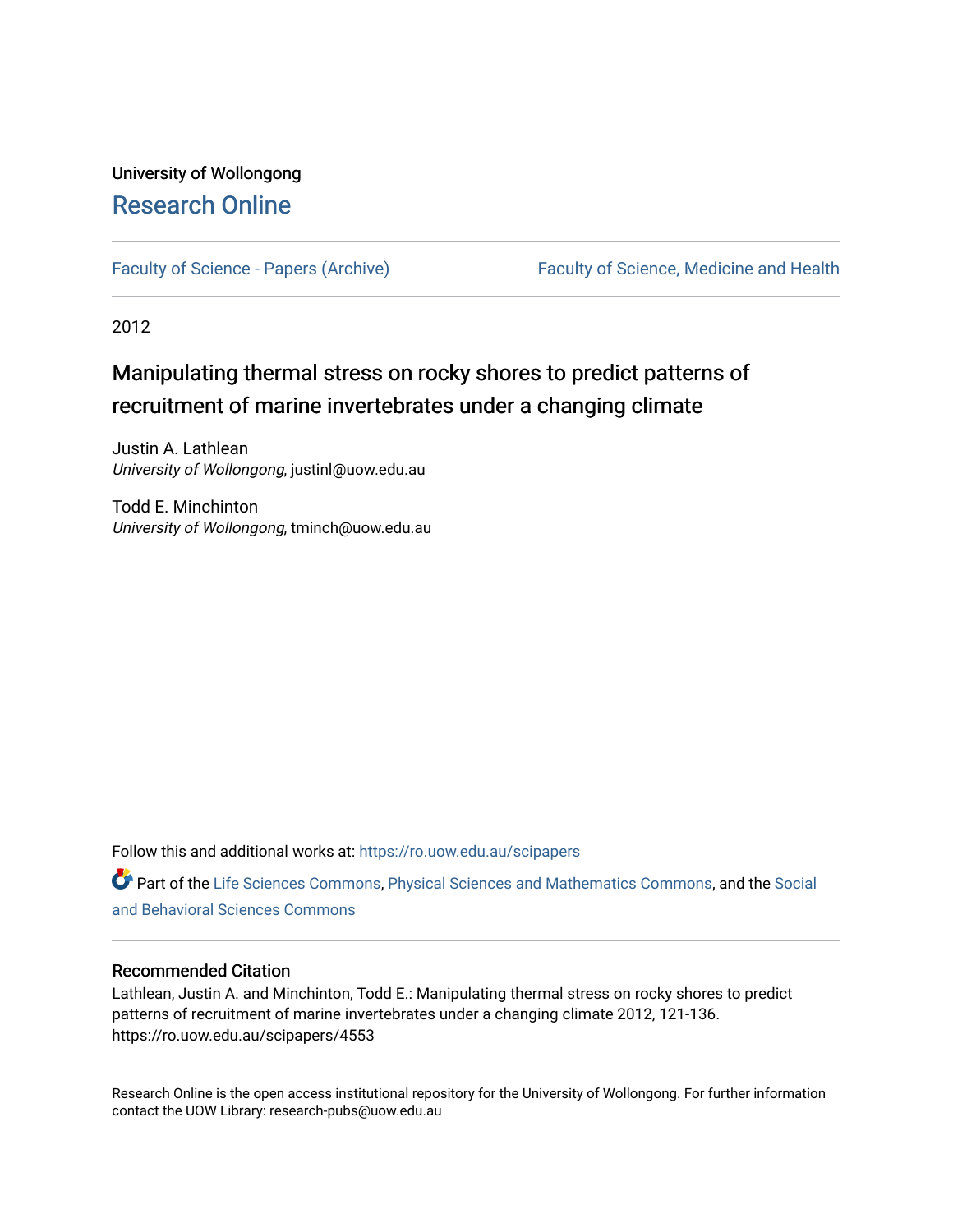# Manipulating thermal stress on rocky shores to predict patterns of recruitment of marine invertebrates under a changing climate

# Abstract

For rocky intertidal organisms, temperature is often considered the most influential factor governing early survival and growth. Nevertheless, our review of the literature revealed that few studies have manipulated temperatures in the field to test for effects on these critical early life history processes. Here, we present the results from a novel manipulation of substratum temperature using settlement plates of different colour (black, grey and white) and infrared measurements of temperature to test hypotheses that temperature influences the early survival and growth of recent settlers of the intertidal barnacle Tesseropora rosea. Mean surface temperatures of black and grey plates were as great as 5.8°C (on average 2.2°C) and 4.8°C (on average 1.6°C) hotter than white plates across the sampling period, respectively. Cooler, white plates had significantly greater settlement and early growth than hotter, black plates, but differences in plate temperature did not significantly influence early survival or recruitment, though patterns were consistent with thermal variability. Comparisons between grey coloured natural rock and plates indicate that grey plates thermally mimic natural rock. Nevertheless, on average, more than twice as many larvae settled on plates than on natural rock, but early post-settlement survival on natural rock was double that on plates, suggesting that this artificial surface may not adequately capture the natural variability in early life history processes. Regardless, our simple and repeatable thermal manipulation represents a useful tool for experimentally investigating the effects of temperature on recruitment processes and simulating future temperature variability associated with climate change.

# Keywords

climate, rocky, stress, thermal, recruitment, manipulating, invertebrates, patterns, predict, marine, shores, changing, under

## **Disciplines**

Life Sciences | Physical Sciences and Mathematics | Social and Behavioral Sciences

## Publication Details

Lathlean, J. Adam. & Minchinton, T. E. (2012). Manipulating thermal stress on rocky shores to predict patterns of recruitment of marine invertebrates under a changing climate. Marine Ecology: Progress Series, 467 121-136.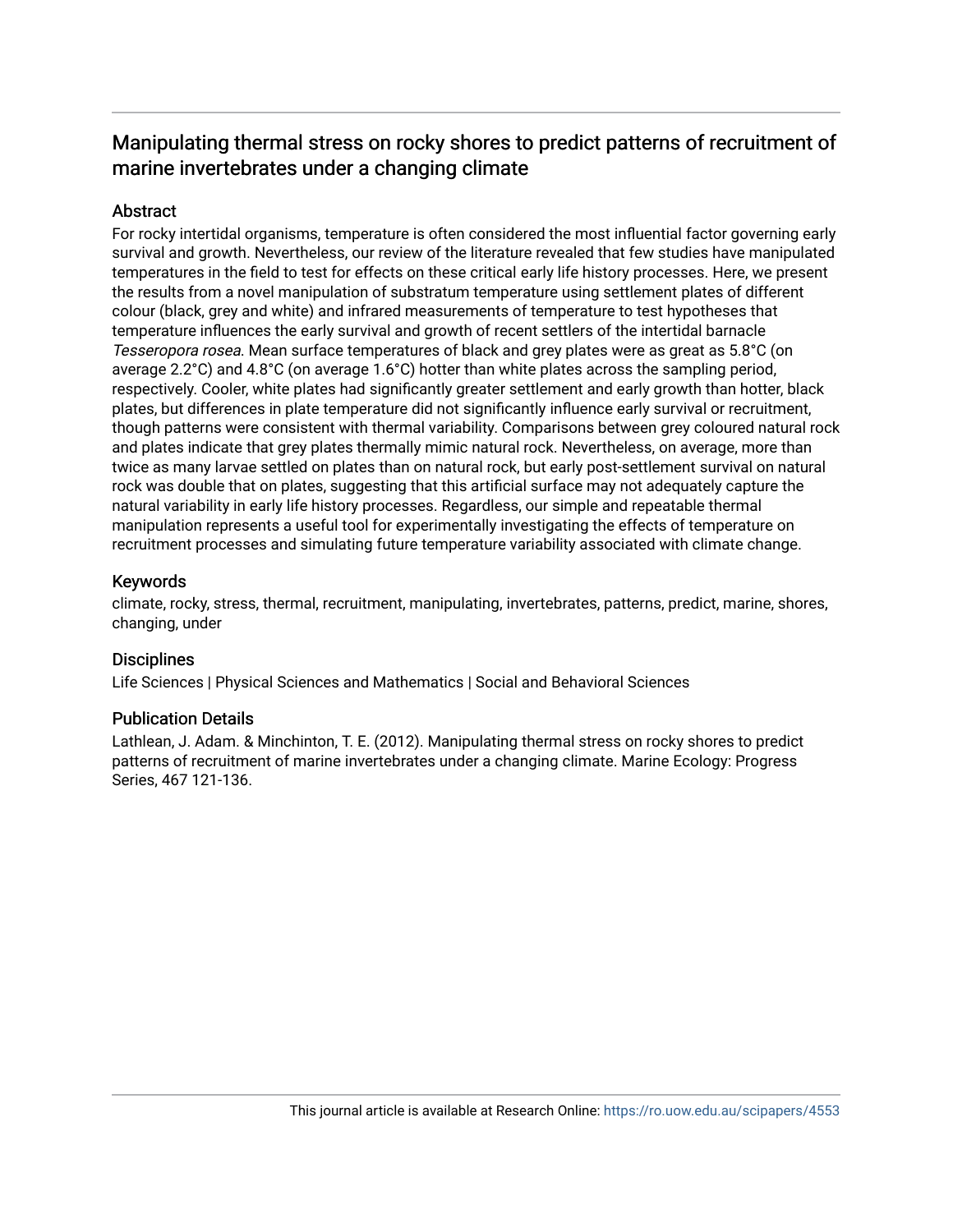# Manipulating thermal stress on rocky shores to predict patterns of recruitment of marine invertebrates under a changing climate

(Running head: Thermal stress on rocky shores)

Justin A. Lathlean\*, Todd E. Minchinton

Institute for Conservation Biology and Environmental Management & School of Biological Sciences,

University of Wollongong, New South Wales 2522, Australia

\*Corresponding author email. jl887@uowmail.edu.au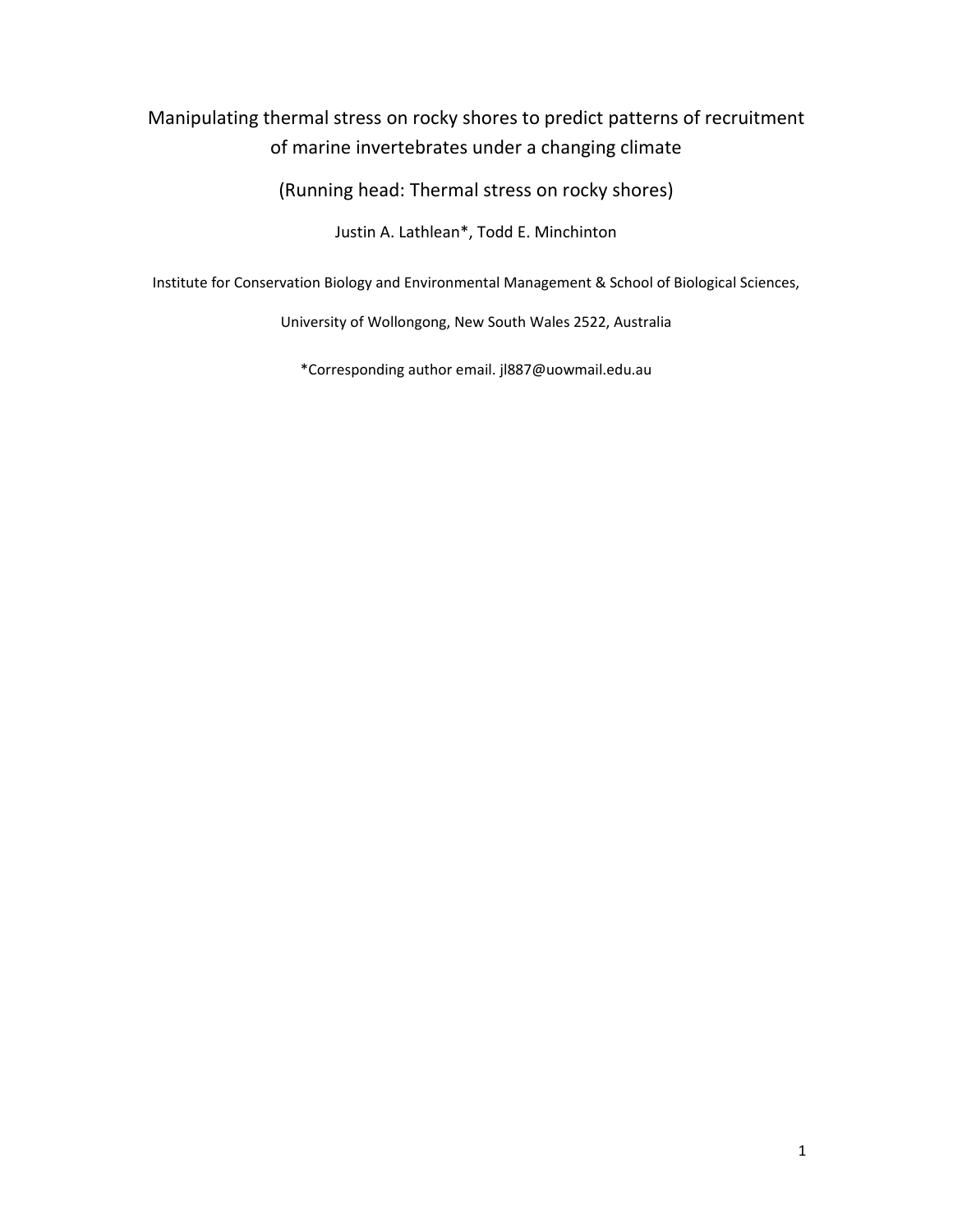Abstract: For rocky intertidal organisms temperature is often considered the most influential factor governing early survival and growth. Nevertheless, our review of the literature revealed that few studies have manipulated temperatures in the field to test for effects on these critical early life history processes. Here we present the results from a novel manipulation of substratum temperature using settlement plates of different colour (black, grey, white) and infrared measurements of temperature to test hypotheses that temperature influences early survival and growth of recent settlers of the intertidal barnacle *Tesseropora rosea*. Mean surface temperatures of black and grey plates were as great as 5.8°C (and on average 2.2°C) and 4.8°C (and on average 1.6°C) hotter than white plates across the sampling period, respectively. Cooler, white plates had significantly greater settlement and early growth than hotter, black plates, but differences in plate temperature did not significantly influence early survival or recruitment though patterns were consistent with thermal variability. Comparisons between grey coloured natural rock and plates indicate that grey plates thermally mimic natural rock. Nevertheless, on average more than twice as many larvae settled on plates than on natural rock, but early post‐settlement survival on natural rock was double that on plates, suggesting that this artificial surface may not adequately capture the natural variability in early life history processes. Regardless, our simple and repeatable thermal manipulation represents a useful tool for experimentally investigating the effects of temperature on recruitment processes and simulating future temperature variability associated with climate change.

*Keywords:* Climate change, early mortality, Safety Walk® tape, settlement, barnacle.

#### INTRODUCTION

It is not surprising that climate change research has increased rapidly over the past two decades (Harley et al. 2006) since associated increases in global temperatures are expected to alter the physiology, ecology and biogeography of organisms worldwide (Helmuth et al. 2006b). At the heart of this research is understanding how physical parameters, such as rising atmospheric temperature and extreme temperature events, alter physiological processes that translate into long term shifts in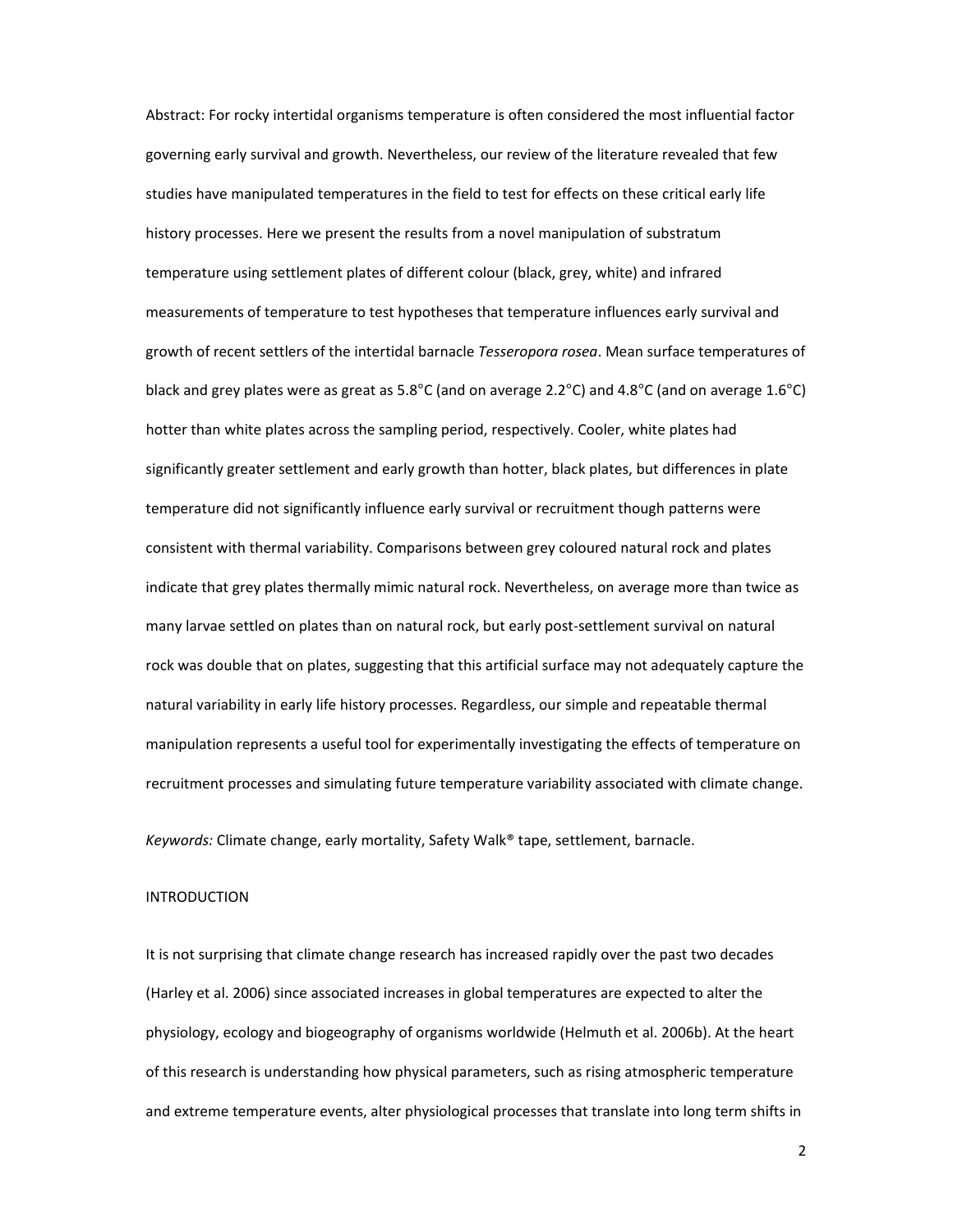the demography of populations and assembly of communities (Denny & Helmuth 2009, Helmuth et al. 2010). This is particularly true for rocky intertidal organisms where factors such as the tidal cycle, micro‐topography, wind speed, air temperature and solar radiation cause body temperatures to fluctuate by more than 20°C within a few hours and differ significantly between individuals only centimetres apart (Denny et al. 2011, Helmuth et al. 2011). This thermal variability makes wave‐ swept rocky shores excellent systems to test and model the predicted biological impacts of increased temperatures associated with climate change (Pitt et al. 2010, Helmuth et al. 2011, Wethey et al. 2011). In common with most species, it is the early life history stages of benthic invertebrates that are most vulnerable to changes in temperature (Gosselin & Qian 1997, Hunt & Scheibling 1997), yet few studies have measured the responses of newly settled larvae or recruits to temperature manipulations in the field (see Table 1).

In reviewing the literature we found 76 studies that have examined the effects of temperature on rocky intertidal invertebrates in the field (Table 1). The majority of field‐based experimental studies investigating the role of temperature on intertidal invertebrates do so by indirectly manipulating temperatures. Moreover, only 23 include an experimental component that manipulates temperature and, of these, 16 manipulated temperature indirectly by either shading or transplanting individuals across intertidal heights. Such indirect manipulations typically do not control for other potentially confounding factors, such as, for example, levels of UV exposure that can vary with intertidal height (Harley & Helmuth 2003, Gosselin & Jones 2010). Additionally, only 23 studies assessed the effect of temperature on early life history stages of invertebrates and only five of these included an experimental component. In these five studies, temperatures were altered by manipulating shade (Bertness 1989, Bertness et al. 1999b), macroalgae (Bertness et al. 1999a), substratum size (Gedan et al. 2011) and substratum type (Shanks 2009) influenced the early life history processes of barnacles (Table 1). Only one study directly manipulated temperature and this was achieved through the use of propane heaters and assessed the relationship between macroalgae diversity and resilience (Allison 2004).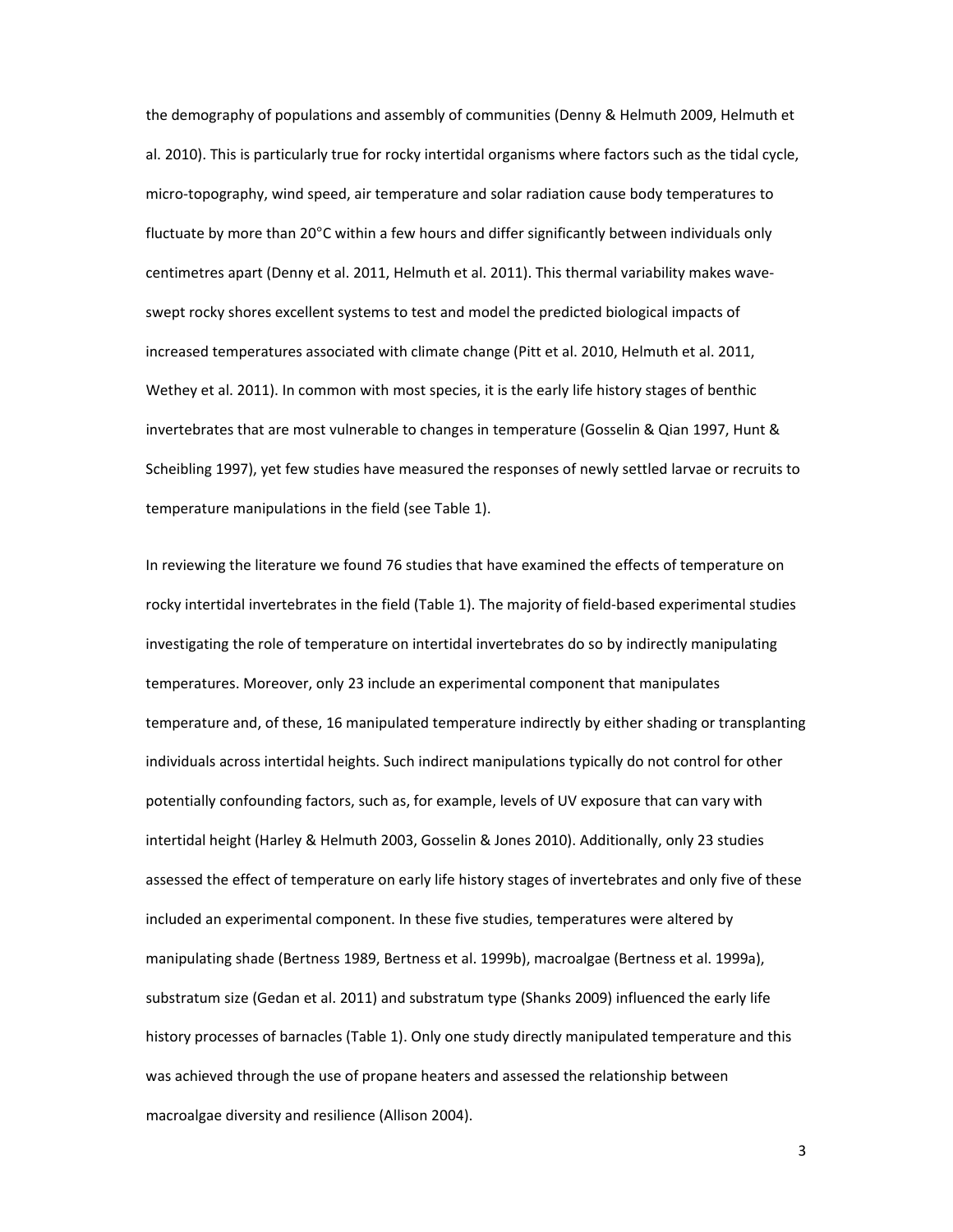The finding that field studies have rarely assessed the effect of temperature variation on the early life history stages of intertidal invertebrates is surprising because settlers and recruits are known to be particularly vulnerable to heat and desiccation stress (Gosselin & Qian 1997, Hunt & Scheibling 1997) and early life history processes play important roles in structuring the size and distribution of adult populations (Connell 1985, Minchinton & Scheibling 1991, Caley et al. 1996, Menge 2000). This gap in research is most likely due to a combination of difficulties, including teasing apart multiple factors that influence body temperatures of intertidal invertebrates (Helmuth et al. 2006b), undertaking field measurements of early life history processes (Keough & Downes 1982, Minchinton & Scheibling 1993), and measuring temperature variability at a scale relevant to individual settlers. Studies examining early life history processes and quantifying patterns of recruitment of intertidal invertebrates have often used, with great success, artificial settlement surfaces, such as ceramic tiles and PVC plates covered in Safety Walk® tape (SWT) (Farrell et al. 1991, Lagos et al. 2005, Broitman et al. 2008). This research has shown that differences in substratum characteristics (temperature, texture, etc.) between artificial and natural rock surfaces can influence early mortality and recruitment (e.g. Raimondi 1988, McGuinness 1989, Herbert & Hawkins 2006, Shanks 2009, Menge et al. 2010). For example, Shanks (2009) found that Plexiglas plates covered in grey SWT were significantly hotter and caused higher early post-settlement mortality in comparison to cooler, ceramic tiles, and Menge et al. (2010) discovered that barnacle settlement was greater on plates covered in SWT compared to natural rock. These studies suggested that plates covered with SWT could be a useful way of manipulating temperature at a single intertidal height on rocky shores and to test for effects on early life history processes. Such an experimental manipulation would also benefit from recently developed infrared imaging techniques used to quantify fine‐scale variation in both physical and biological characteristics of rocky intertidal shores (Murphy et al. 2006, Underwood & Murphy 2008, Chapperon & Seuront 2011, Cox & Smith 2011). The advantage of such infrared sensing is that temperature variability can be assessed at spatial scales relevant to newly settled benthic marine invertebrates.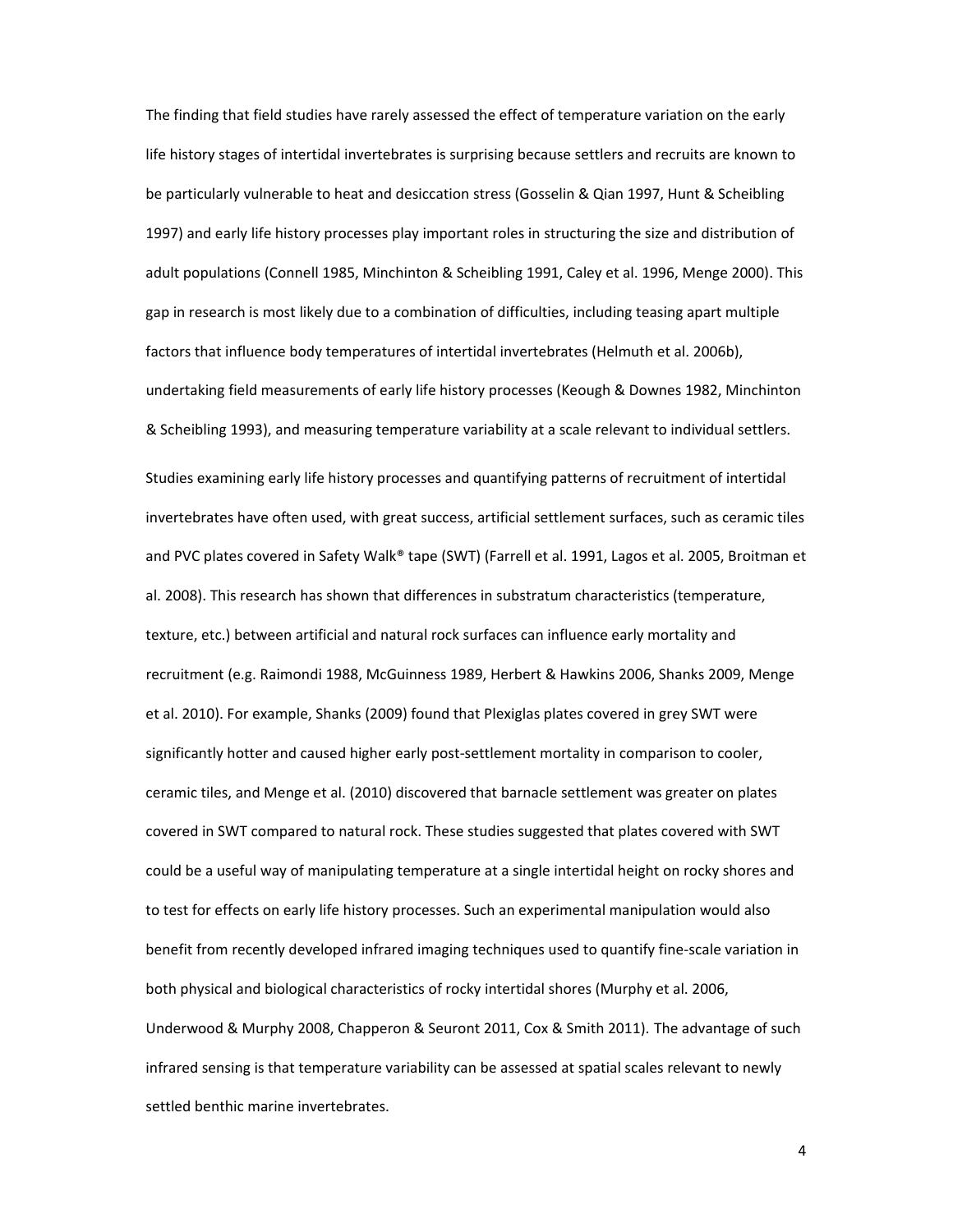The primary aim of this study was to use artificial settlement plates covered with SWT of different colours to manipulate substratum temperatures at a single tidal height on a rocky shore and to examine the effects on settlement, early post-settlement growth, survival and recruitment of the barnacle *Tesseropora rosea.* A secondary objective was to investigate whether the thermal properties of settlement plates covered in SWT are similar to those of natural rock. We achieved this by comparing settlement, early post‐settlement growth, survival and recruitment of *T. rosea* on natural rock to the artificial settlement plates.

#### METHODS

#### *Study region and species*

Our study focussed on the barnacle *T. rosea* on an exposed rocky intertidal shore at Garie Beach (34°10'38.1S, 151°03'57.8E) near Sydney in south eastern Australia. The rocky platform at Garie Beach is primarily composed of siltstone and is grey in colour. The platform has an east to north easterly aspect and an overall slight to moderate (0‐20°) inclination. *In situ* measurements recorded by TidbiT® v2 Temp data loggers (Onset Stowaway logger, model UTBI‐001, accuracy ±0.2°C) every 10 min show that mid‐intertidal air temperatures at Garie Beach (including both day‐ and night‐time temperatures) varied between 11.9°C and 38.6°C and were on average 20.8°C during the sampling period (8 March to 20 April 2011). Wave heights in this region are greatest and most variable during February, March and June and at times may exceed 4m (Short & Trenaman 1992). East to south easterly waves are the most common and occur year round, with easterly waves peaking in March and November and south easterly waves peaking in May and November (Short & Trenaman 1992). *Tesseropora rosea* on this headland is abundant and populations have been continuously monitored over the past 5 years (Hidas et al. 2010, Lathlean et al. 2010). We have observed a distinct breeding and settlement period between January and June each year with larvae usually arriving in three distinct pulses, once in January, then from late February to early April and then again in May (Denley & Underwood 1979, Lathlean et al. 2010).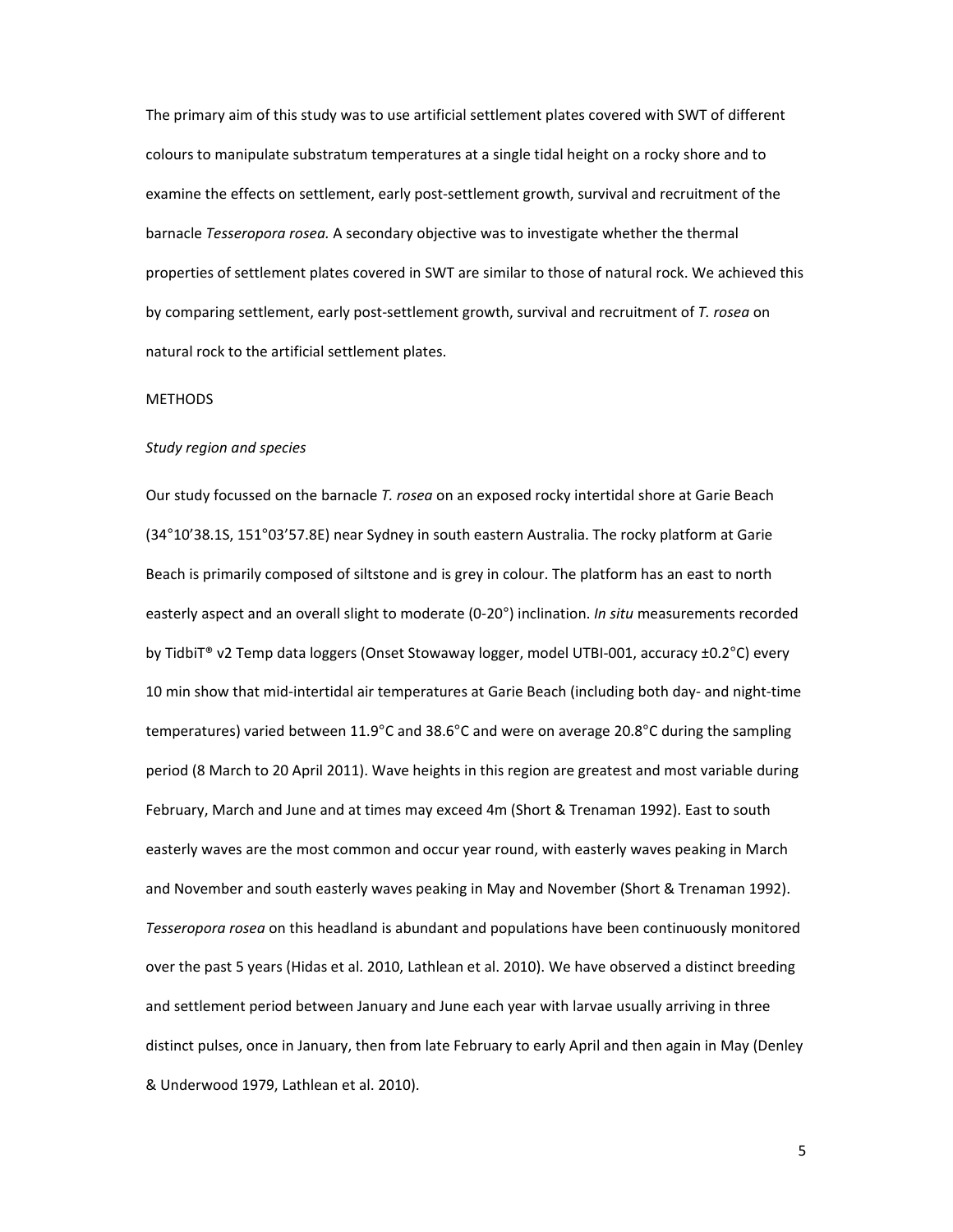#### *Manipulation of substratum temperatures*

After preliminary investigations, we developed four treatments to manipulate substratum temperatures and investigate effects on the early life history processes of *T. rosea*. The first three treatments were artificial surfaces (10×10×0.5cm) of different colour: (1) grey PVC plates covered with black Safety Walk Tape (SWT) (3M™ Safety-Walk™ Slip-Resistant Material General Purpose 600 series); (2) grey PVC plates covered with clear SWT, and (3) white Acrylic plates covered with clear SWT (Fig. 1a, b, c). The fourth treatment was natural rock (10×10cm quadrats) that was initially cleared of all invertebrates and biofilm using a chisel and metal brush (hereafter referred to as rock) (Fig. 1d).

The first three treatments were used to manipulate temperature and test for effects on settlement, early post‐settlement growth, survival and recruitment of *T. rosea.* The fourth treatment allowed comparisons between natural rock and artificial surfaces. One advantage of using plates with SWT to manipulate substratum temperature is that all substrata have identical surface textures. Differences in colour among artificial surfaces would not be expected to influence processes after barnacle settlement, other than by influencing substratum temperatures. Indeed, Caffey (1982) has shown that there was no influence of differently coloured rock on settlement of *T. rosea* and larvae are, therefore, unlikely to respond to the differently coloured surfaces at settlement. There are, however, minor chemical differences between black SWT, which is made of polyurethane with a solvent, and clear SWT, which is made of polyethylene without a solvent (3M, personal communication). Note that a simpler choice of materials, such as black, grey and white SWT on grey PVC plates, proved difficult due to the unavailability of all three coloured SWT of identical textures. Therefore, to minimise any differences in chemical properties of differently coloured plates and SWT, we thoroughly cleaned plates using freshwater and allowed them to soak for 24 hrs before applying SWT. Once SWT was applied we further conditioned plates in the field for 3‐weeks before measuring settlement and early post‐settlement processes, allowing natural biofilms to accumulate on all artificial surfaces and natural rock (Qian et al. 2003).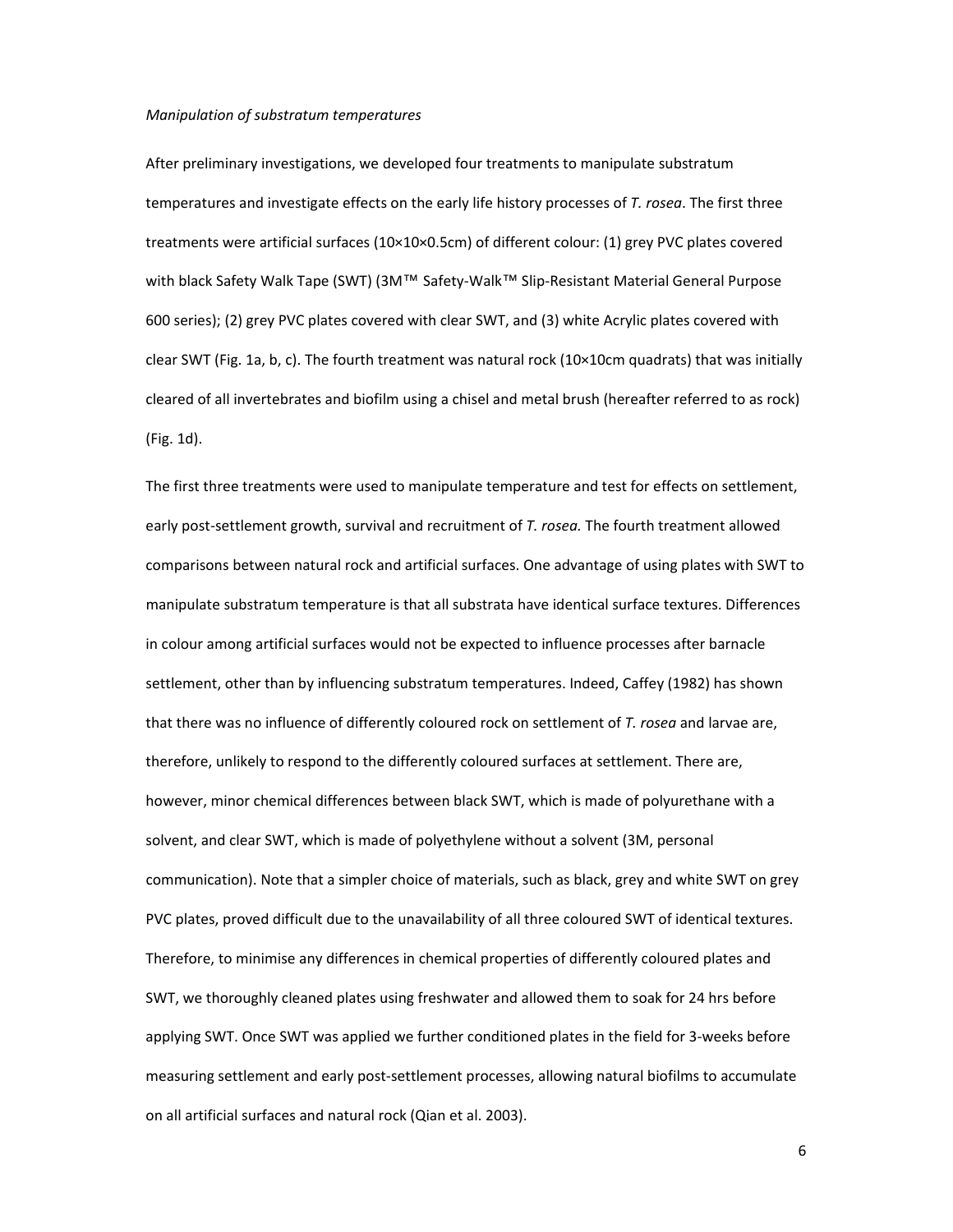Fifteen plates (five per treatment) were allocated haphazardly and screwed onto horizontal to slightly sloping emergent rock, 1 to 2m apart, at mid intertidal heights characterised by moderate to high adult densities at Garie Beach on 7 March 2011. Five permanent quadrats of natural rock were also established at the same tidal height and interspersed amongst the 15 settlement plates. Sites were constrained to be horizontal to slightly sloping emergent rock with at least 400cm<sup>2</sup> area of flat surface without crevices or depressions that could retain water during low tide. We monitored plates daily while they were being conditioned in the field, and no barnacles were observed to have settled on plates or rock during this conditioning period. Therefore, we did not need to remove any settlers before the start of the experiment.

### *Measuring substratum temperatures using infrared imaging*

To measure rock and plate temperatures, infrared (IR) images were taken using a digital IR camera (FLIR S65 ThermaCAM) fitted with a germanium coated lens, which captures wavelengths between 7.5 ‐ 13µm using a focal plane array uncooled microbolometer detector. Images were taken of quadrats 10 × 10cm in size, from 50cm above the substratum with each laser beam producing an arc length of 1.3 milliradians (mrad) when camera is held 1m away from the point of contact. Therefore, each IR image had a spatial resolution less than 1mm² /pixel. Measurements at these scales allowed comparison of rock temperature variability both within and among plates and quadrats. Importantly, measurements of rock temperature at this extremely fine (mm) scale should reflect the thermal stresses experienced by recently settled barnacles.

The thermal resolution of the IR camera is 0.08°C at 30°C, and by recalibrating the camera approximately every 2 minutes the accuracy of IR measurements were ±0.2°C (see below). Emissivity (*ɛ*) was set at 0.95 as previous studies demonstrate that emissivity values of rocky substrata and invertebrates on intertidal shores typically vary between 0.95 and 1 (Denny and Harley 2006; Chapperon and Seuront 2011; Cox and Smith 2011). Emissivity values of polyurethane and polyethylene products (i.e. black and clear SWT, respectively) generally vary between 0.95 and 0.97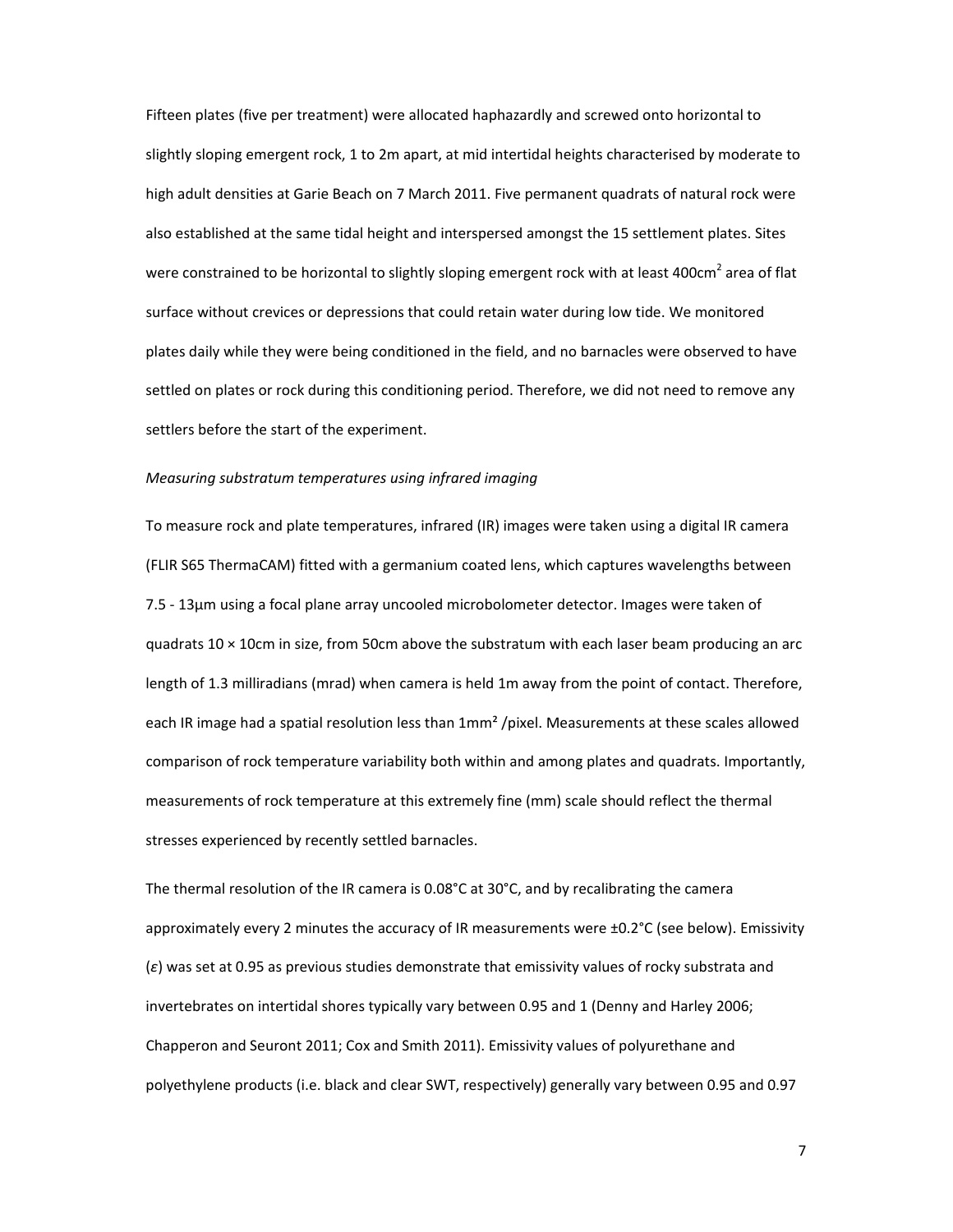depending on ambient conditions (J.A. Lathlean, personal observation). Altering emissivity values between 0.95 and 0.97 typically produced a 0.6°C difference in plate temperatures (unpublished data). Therefore, differences due to emissivity values woud not have significantly influences our results. To avoid the potential effects of reflectance on estimates of rock and plate temperature, all quadrats and plates were shaded while IR images were being taken. Nevertheless, because variations in emissivity and reflectance can influence the accuracy of IR temperature measurements, ground‐truthing was undertaken comparing rock temperatures from IR images and a digital thermocouple (Dick Smith Electronics™ Digital Multimeter, P/N: Q‐1574). Both instruments were used to record rock temperatures within the mid shore region at Garie Beach during low tide. Rock temperatures during this ground-truthing period ranged from 19°C to 31°C, which was similar to the range of temperatures experienced during the study period. A linear regression confirmed a strong and direct relationship between temperatures measured with the IR camera and the digital thermocouple ( $r^2$ =0.84, p<0.001, n=40). This significant linear regression between temperatures recorded by the IR camera (T<sub>IR</sub>) and the digital thermocouple (T<sub>c</sub>) can be represented as T<sub>IR</sub> =0.904×T<sub>C</sub> + 2.625. Rock temperatures recorded by the IR camera were on average 0.2°C higher than rock temperatures recorded by the digital thermocouple.

To compare differences in substratum temperatures of the four substratum types we took a single IR image of each replicate (n=5 quadrats/plates) on each sampling date (n=16 dates) during low tide and haphazardly sub-sampled and averaged the temperatures of 30 pixels within each image using the software package ThermaCAM Researcher PRO 2.9. Mean temperatures of replicates were then used to calculate the mean temperatures of treatments for each sampling date.

## *Early life history processes*

To test the effect of temperature and artificial surfaces on the early life history processes of *T. rosea*, we estimated settlement, early post-settlement growth, survival and recruitment by tracking individual barnacles. Using a high resolution digital camera (Fujifilm S9600), photographs of plates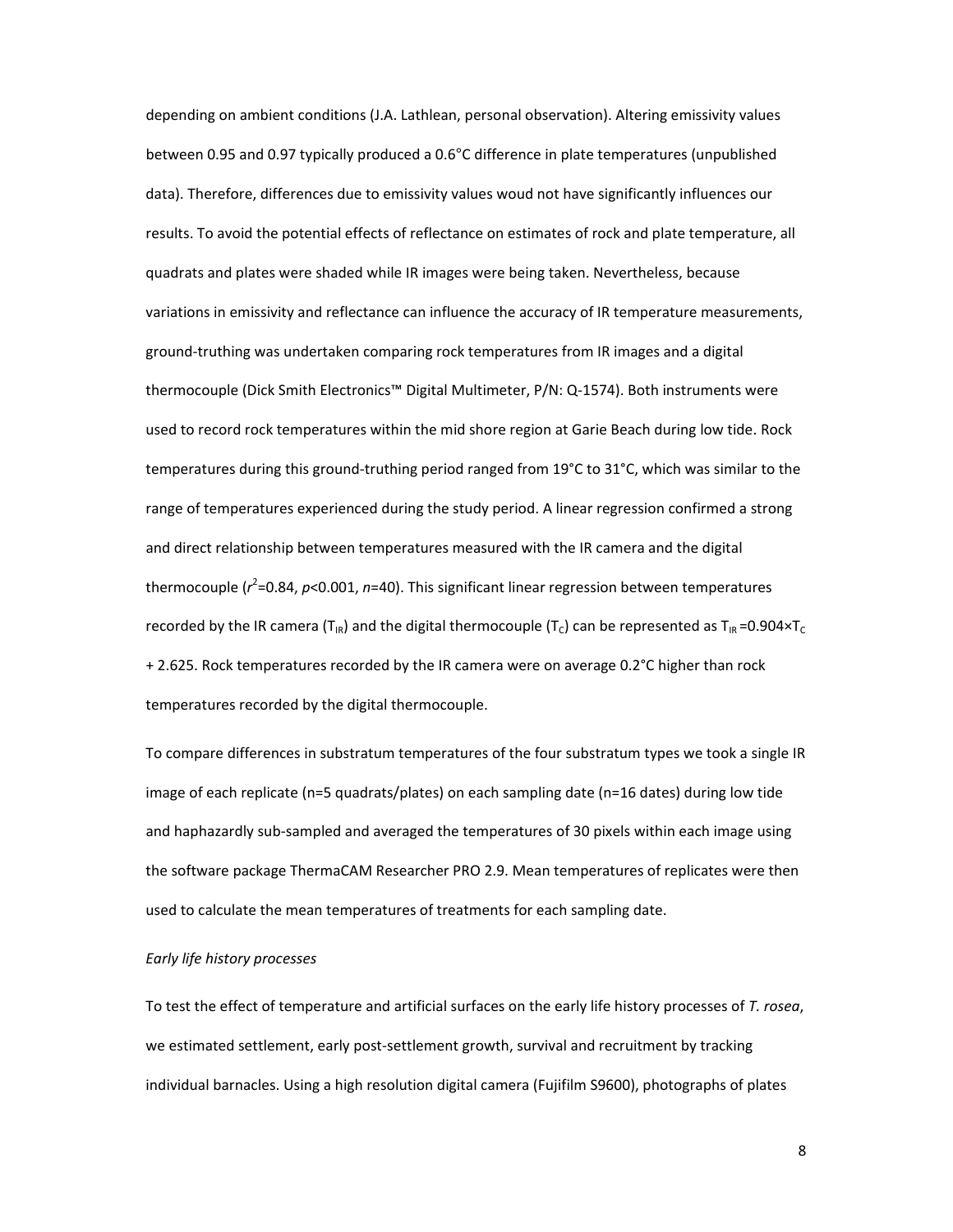and rock were taken daily between 7 March and 2 April and then weekly from 3 to 20 April 2011. The first pulse of settlers arrived after several days of strong wave action on 24 March, with numbers of settlers gradually decreasing through to the 2 April. Using daily images of plates and rock, newly settled larvae and metamorphosed individuals were identified and individually tracked by digitally mapping their positions and orientations as they settled on a given day during the ten day period of settlement. Settlement was therefore calculated as the total number of recently settled cyprids or metamorphosed *T. rosea* larvae observed on settlement plates or rock from 24 March to 2 April 2011, including empty tests of individuals that had settled, metamorphosed and died.

For three daily cohorts of settlers we calculated early post-settlement survival as the percentage of 30 randomly selected individuals that settled on plates or rock on 28, 29 and 31 March that were still alive on 14 April. These three cohorts comprised 52% of total settlement during the 10‐day settlement period and, therefore, are representative of the majority of individuals that settled during the sampling period. Similarly, to measure early post‐settlement growth, the maximum test length of individuals from three daily cohorts that settled on 28, 29 and 31 March were measured on 14 April (between 10 and 25 individuals were measured on each plate, depending on availability, to obtain a single growth estimate for each replicate plate). Because all individuals within a cohort settled and metamorphosed on the same day, differences in maximum test length were attributed to differential growth not age. Maximum test length was measured instead of aperture length because at this early age the apertures of *T. rosea* settlers are often difficult to distinguish from the test. Finally, recruitment, the end product of larval settlement and early post‐settlement survival, was estimated by counting the total number of *T. rosea* that settled on plates and rock between the 24 March and 2 April (i.e. during the period when settlement was recorded) that were still alive on 14 April.

*Data analysis*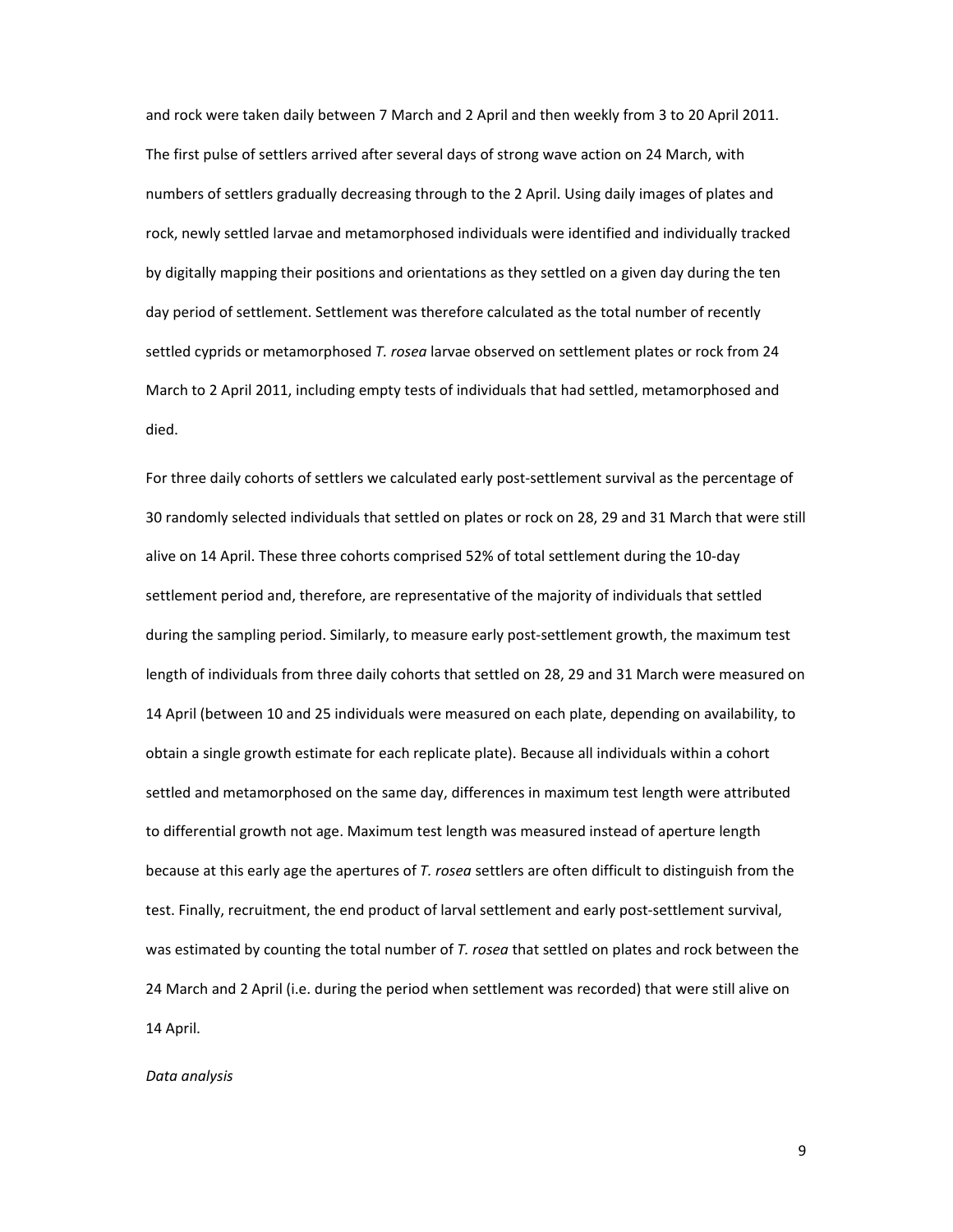We used two-way ANOVA to test whether the four substrata (three differently coloured settlement plates and natural rock) experienced different temperatures, and whether these differences varied depending on the date measurements were taken. One‐way ANOVA was used to test for differences in settlement, early post‐settlement growth, survival and recruitment of *T. rosea* amongst the four substrata. Because estimates of growth and survival for the three different daily cohorts were measured across different durations we undertook separate one‐way ANOVAs and post‐hoc comparisons for each of the three daily cohorts. Where significant differences were found with ANOVA, Student‐Neuman‐Keuls (SNK) tests were used to determine differences in temperatures and early life history processes among treatments. We also wanted to test separately for differences among the three artificial surfaces (i.e. excluding natural rock), but statistical comparisons among plates were the same regardless of whether rock was included as a treatment, so analyses including rock are presented here. We confirmed that the data were normally distributed and showed equal variance using the Shapiro-Wilks' test for normality and Cochran's test, respectively, and therefore data were not transformed.

## **RESULTS**

#### *Manipulation of substratum temperatures*

Substratum temperatures were significantly different among the four substratum types, but differences varied depending on the date temperature measurements were taken (interaction of substratum type  $\times$  sampling date:  $F_{45, 240}$ =7.17, p<0.001). Over the entire sampling period, black and white plates differed by up to 5.8°C, with an average difference of 2.2°C, confirming the hypothesis that plate colour alters substratum temperatures. Moreover, black plates were significantly hotter than all other treatments, and grey plates and rock were significantly hotter than white plates (SNK tests). Consequently, the thermal properties of natural rock were most similar to those of grey plates (Fig. 2).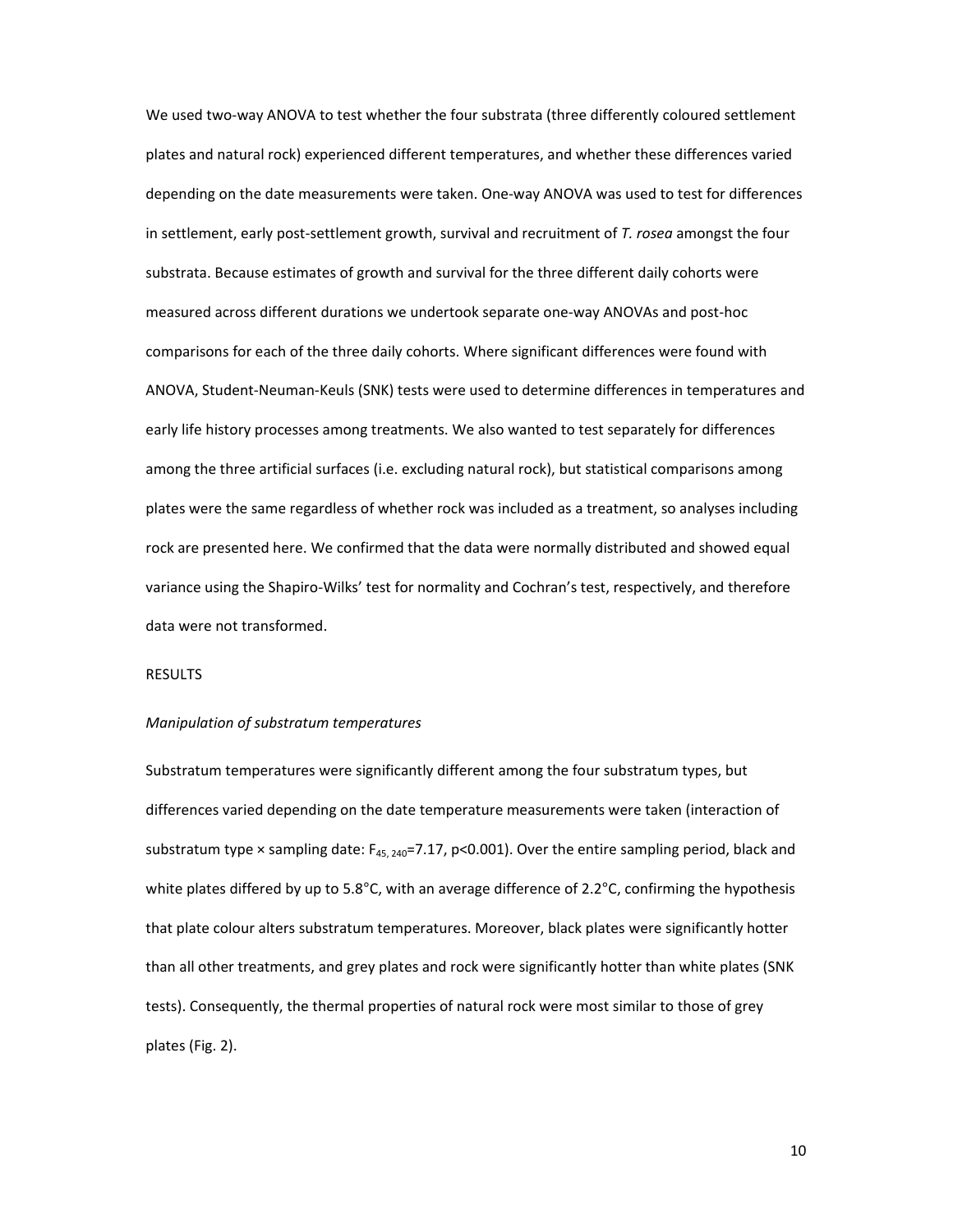When substratum temperatures were analysed separately for each day, we detected significant differences among treatments for 11 of the 16 sampling dates, with hotter dates showing greater differences among substrata than cooler dates (Fig. 2, SNK tests). In general, black and grey plates and rock were consistently hotter than white plates, and these differences were most obvious on 15, 16, 17, 29 and 30 March when low tides fell between 10:53am and 12:32pm and ambient air temperatures varied between 22°C and 32°C (Fig. 2, SNK tests). The most pronounced temperature differences occurred on 17 March as the temperatures of black, grey, and white plates and rock were on average 31.4°C, 29.6°C, 25.6°C and 27.2°C respectively (Fig. 2). Interestingly, the surface temperatures of grey natural rock were most similar to those of grey plates.

## *Early life history processes*

From the 24 March to 2 April, settlement of barnacle larvae varied significantly amongst substrata and was greatest on white and grey settlement plates and least on natural rock ( $F_{3,17}=3.75$ , p=0.036) (Fig. 3a). Larval settlement on white plates varied significantly from settlement on black plates and natural rock. For example, white plates received almost double the number of settlers as black plates, and nearly three times as many settlers than natural rock (Fig. 3a). Larval settlement on both white and grey plates was also significantly greater than the number of *T. rosea* larvae settling on natural rock (Fig. 3a).

Early post‐settlement survival varied significantly amongst treatments and was consistent amongst all three daily cohorts (28 March:  $F_{3,18}$ = 6.20, p= 0.006; 29 March:  $F_{3,18}$ = 4.23, p= 0.024; 31 March:  $F_{3,18}$ = 5.70, p= 0.008) (Fig. 3b). Mean survival of all three cohorts was greatest for larvae that settled on natural rock (~76%) and least for larvae that settled on grey plates (~28%) (Fig. 3b). Surprisingly, our thermal manipulation did not have a significant effect on early post‐settlement survival of settlers on artificial surfaces of different colour (Fig. 3b). In contrast, early post‐settlement survival was significantly lower on artificial surfaces compared to natural rock, with survival on black and grey plates were almost 2 to 3 times lower than survival on rock (Fig. 3b). This difference between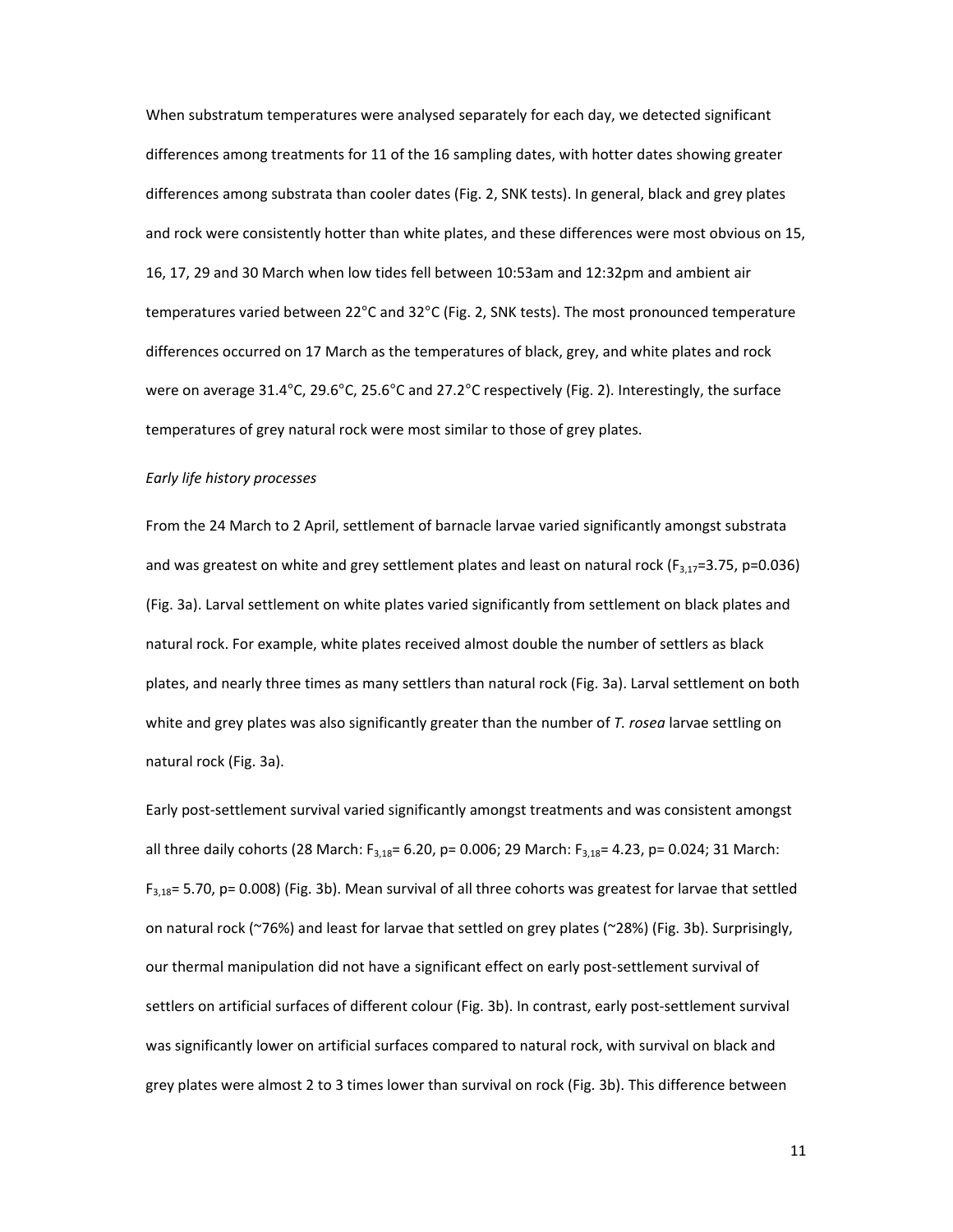natural rock and plates suggests that plates might not be appropriate in providing absolute estimates early post‐settlement survival for *T. rosea* on natural rock.

For individuals that settled on 28 March growth varied significantly amongst the four substrata  $(F_{3,18}=4.26, p=0.006)$  (Fig. 3c). Here, individuals that settled on cooler, white plates were 15% larger than those on hotter, black plates (Fig. 3c). By contrast, no significant difference in growth was found when estimates were made using daily cohorts that settled on either the 29 or 31 March. Furthermore, unlike settlement and early post‐settlement survival, no significant difference was found in the size of settlers on either black plates, grey plates and rock, indicating that early growth of *T. rosea* on these artificial substrata is equivalent to the early growth on natural rock.

Recruitment was variable but did not vary significantly among substrata with different temperatures  $(F_{3,18}=1.38, p=0.287)$  (Fig. 3d). Although not statistically significantly, white plates had almost twice the number of recruits compared to grey plates (Fig. 3d). Similar patterns of recruitment among substrata most likely reflect differences in the number of settlers and their subsequent survival. For example, although settlement on rock was relatively low (246±38 settlers/quadrat), early post‐ settlement survival was high (80%) and thus resulted in considerable recruitment (138±24 recruits/quadrat). In comparison, settlement on grey plates was considerably higher (550±141 settlers/plate), but due to low survival (28%), recruitment was moderate (83±26 recruits/ plate). The slightly greater number of recruits on white plates (177±37 recruits/plate) may be largely attributed to greater settlement (641±78 settlers/ plate) and moderate early post‐settlement survival (56%). Furthermore, comparison of plates with rock indicates that artificial substratums produce similar estimates of recruitment in comparison to rock.

### DISCUSSION

Our successful manipulation of temperature in the field represents a novel approach to experimentally investigating the effect of temperature on rocky intertidal invertebrates. By deploying differently coloured settlement plates coated with clear or black SWT we manipulated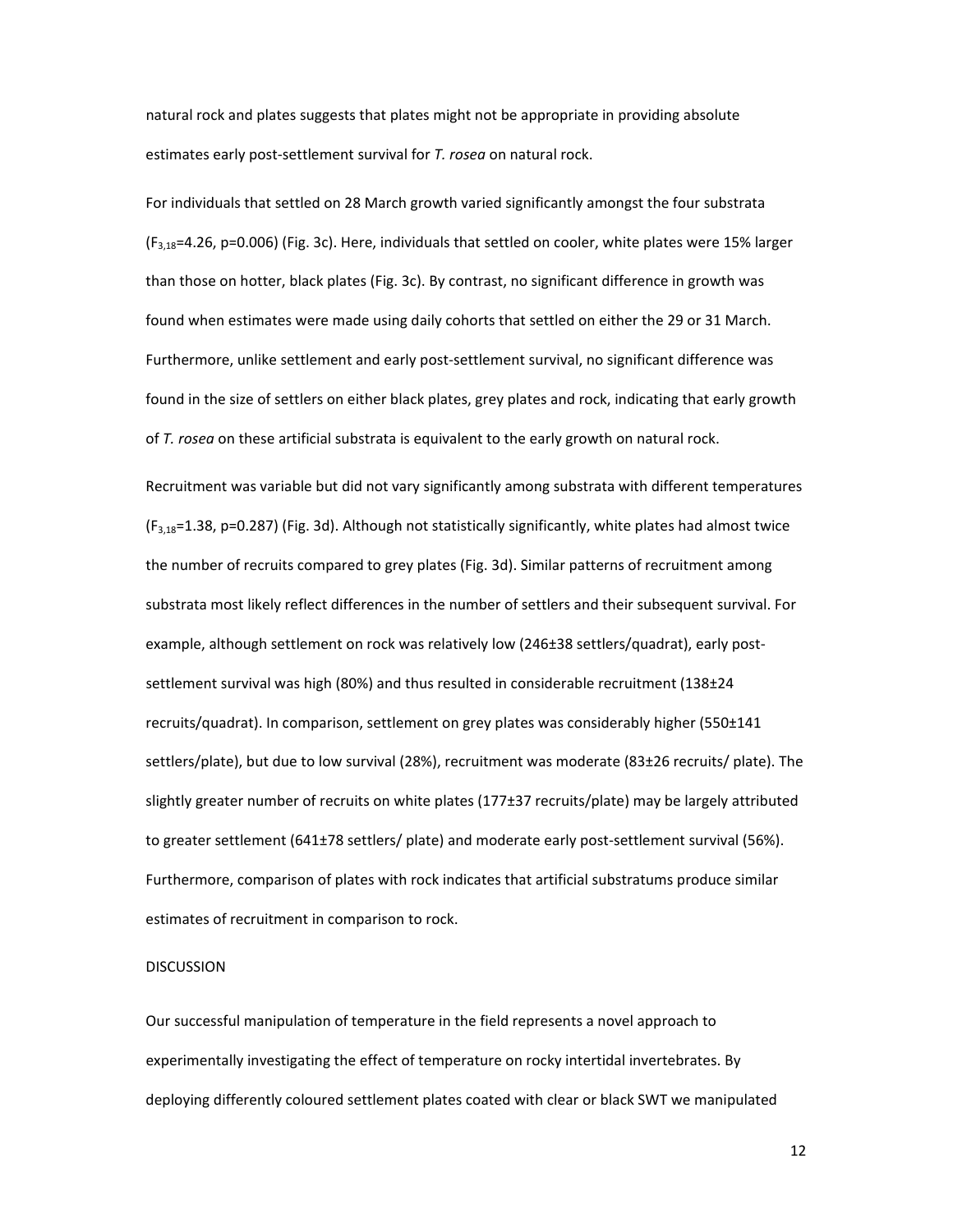average substratum temperatures by up to 6°C, with differences being most obvious on hot days. The magnitude of temperature differences obtained by this thermal manipulation is comparable to that reported by Gedan et al. (2011) who, by insulating cobbles into the bedrock, reduced substratum temperature within the mid intertidal zone by 8°C, as well as with Bertness and Leonard (1997) who reduced substratum temperatures by 6 to 9°C through shading. Most importantly, we demonstrate that this thermal manipulation significantly influences early post‐settlement growth of the intertidal barnacle *T. rosea* and although not statistically significant patterns of early survival and recruitment were generally greater on cooler white plates.

#### *Manipulating rocky intertidal temperatures*

Apart from the present study, to our knowledge only Shanks (2009) and Gedan et al. (2011) have successfully manipulated the temperatures of rocky intertidal invertebrates without the use of shade or transplantations (but see Allison 2004 for macroalgae). Shanks (2009) discovered that plexiglas settlement plates covered in grey SWT are more thermally stressful than ceramic tiles, while Gedan et al. (2011) demonstrated that cobbles insulated within the bedrock were cooler than equivalent exposed cobbles. It is difficult, however, to manipulate the thermal environment without the outcome being confounded by factors that could influence the variable being measured. For instance, ceramic tiles typically have different rugosity or surface texture than settlement plates covered in SWT, and several studies have found that surface texture significantly influences rates of larval settlement and survival (Shanks 2009, Menge et al. 2010, Savoya & Schwindt 2010). Likewise, small-scale hydrodynamics around cobbles imbedded within the underlying substratum may differ significantly from exposed cobbles (Guichard et al. 2001), and this in turn may also influence larval settlement (Wright & Boxshall 1999, but see O'Donnell & Denny 2008). Our use of differently coloured plates and SWT on emergent rock in the mid shore region ensured that differences in early life history processes among these artificial surfaces were not due to differences in shade, tidal height, substratum texture or small‐scale hydrodynamics. Nevertheless, our manipulation of the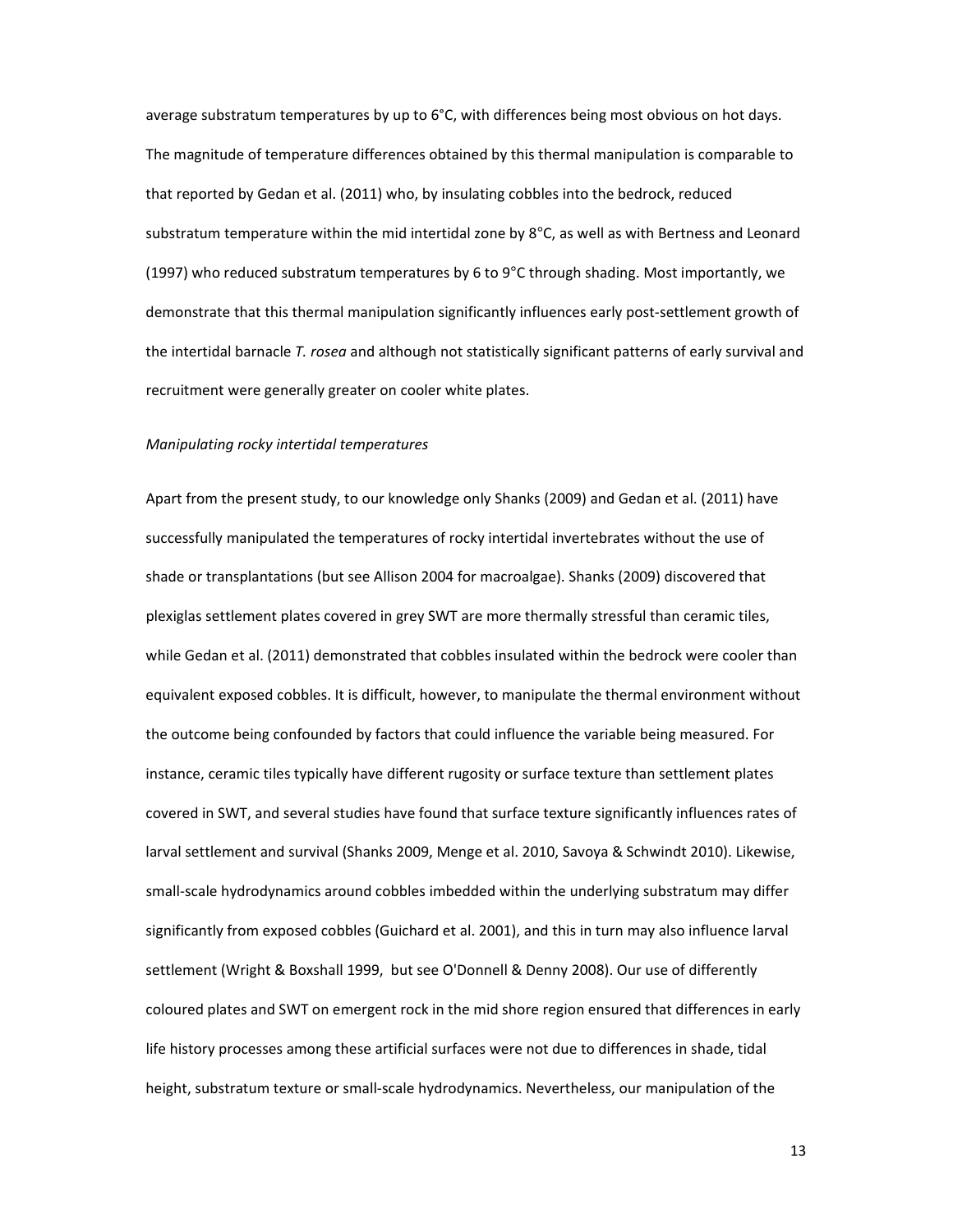thermal environment may also be potentially confounded because plates and SWT differed in colour and could thus be chemically different (see Discussion below).

#### *Early life history processes*

The effect of temperature and artificial plates on larval settlement, growth, survival and recruitment of *T. rosea* varied depending on the life history process being measured. For example, the three different coloured plates significantly influenced larval settlement and growth but not survival and recruitment, whereas only larval settlement and survival were significantly different between natural rock and plates. It is unlikely that substratum temperatures influenced larval settlement directly since larvae arrive during high tide when substratum temperatures are less variable and unlikely to reflect the temperature variability that occurs during low tide. Alternatively, differences in biofilm composition produced by the different thermal regimes may be indirectly responsible for differences in larval settlement (Olivier et al. 2000; Qian et al. 2003). Similarly, Hung et al. (2005) demonstrated that variation in UV exposure influences biofilm composition, which in turn influenced the larval settlement of the polychaete *Hydroides elegans*. Whether or not thermal variability indirectly influences larvae settlement by altering biofilm communities has yet to be empirically tested, but could be an important indirect effect of changing temperature conditions.

Substratum colour can also be an important factor influencing settlement of benthic marine invertebrates (Pawlik 1992). Although barnacle cyprids do not possess colour vision, their simple median eyes are thought to be capable of detecting light direction and intensity (Brusca & Brusca 2003; but see Visscher & Luce 1928). Therefore, *T. rosea* larvae may indirectly settle in response to colour, not temperature or biofilm, as the intensity of light associated with different colours can be a particularly strong cue. Marine invertebrate larvae use light intensity to differentiate microhabitats that are either exposed or sheltered from damaging UV light (see review by Pawlik 1992). For example, coral and ascidian larvae preferentially settle in dark‐shaded areas as a result of negative phototaxis immediately before settlement (Thorson 1964, Young & Chia 1984, Kuffner 2001). In the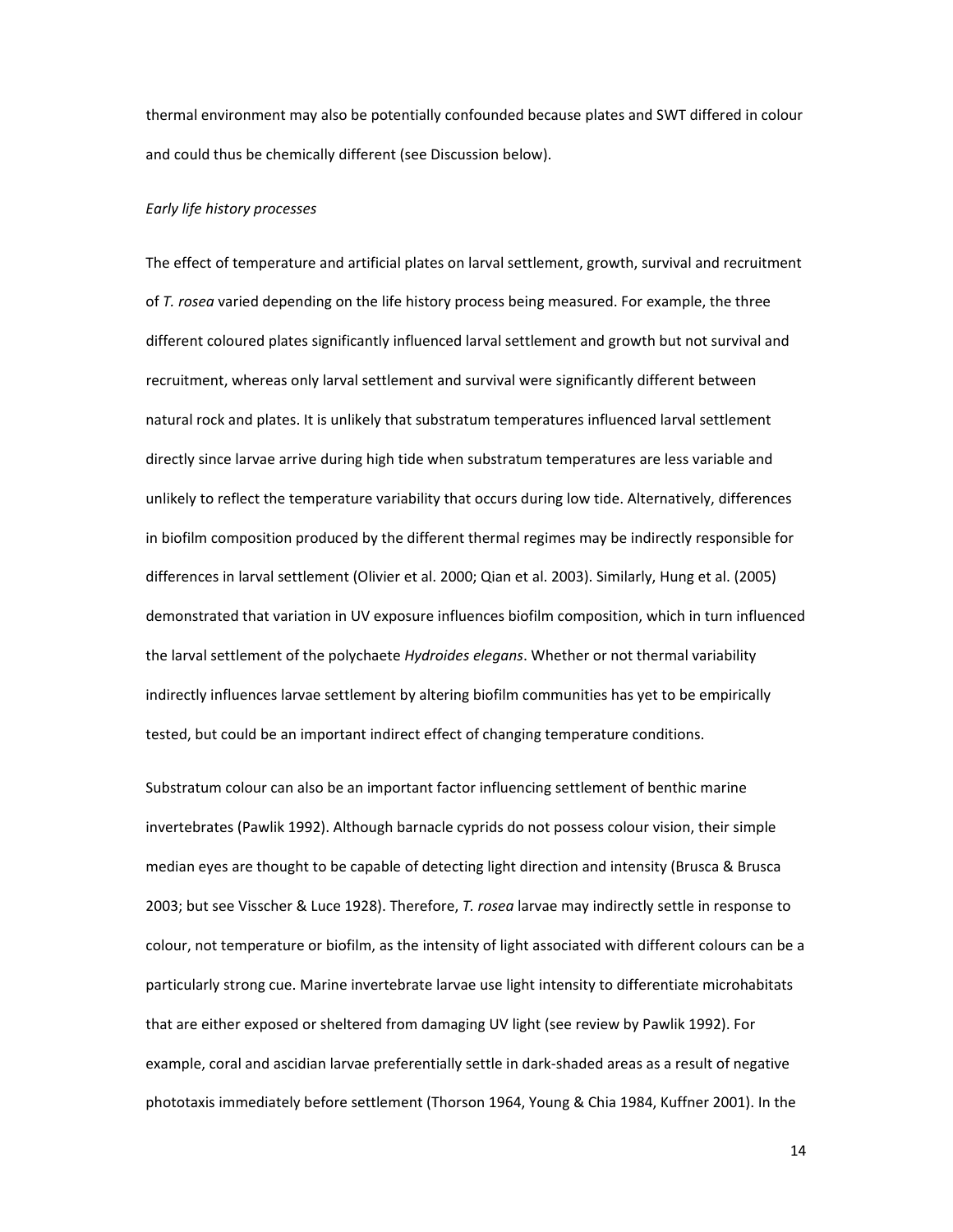present study, however, darker coloured black plates were more thermally stressful than lighter coloured grey and white plates. Therefore, greater settlement on white plates suggests that larvae of *T. rosea* preferentially settle in areas perceived to be exposed to high levels of ambient light, which is what we might expect since adults are found predominantly on emergent rock exposed to full sunlight (Denley & Underwood 1979). In areas exposed to high levels of ambient light Caffey (1982) found no difference in the number of *T. rosea* settling on different coloured natural rock substrata. This suggests that *T. rosea* discriminates shaded from sunny areas but not between rocky types exposed to full sunlight. Differences in larval settlement in the present study could also be due to different chemical properties of plates and SWT. We believe this to be unlikely because we used materials that are relatively inert, cleaned the plates before placing them in the field, and conditioned them *in situ* for three weeks prior to experimentation. Nevertheless, the necessity for such caveats indicates the difficulty of such manipulations in the field.

The greater number of larvae settling on our artificial plates covered in SWT in comparison to the natural substrata supports Menge et al. (2010) who demonstrated that the greater textual complexity of SWT increases settlement and recruitment of the barnacle *Balanus glandula* in comparison to natural rock. In the present study, plates covered in SWT had surface textures (600‐ 700 µm grain size) coarser than the natural siltstone (4‐60 µm grain size). However, Caffey (1982) found no difference in the amount of *T. rosea* settling on light‐brown sandstone and dark‐grey mudstone, two naturally occurring rock types with equivalent grain sizes to SWT and siltstone, respectively. Alternatively, potential differences in settlement between natural and artificial surfaces detected in the present study may be due to differences in biofilm composition or some other factor (Faimali et al. 2004). Regardless, differences between natural and artificial surfaces detected in this study suggest a cautionary approach should be taken when interpreting the results of studies that use settlement plates covered in SWT, and indeed any artificial surface, to estimate early life history processes.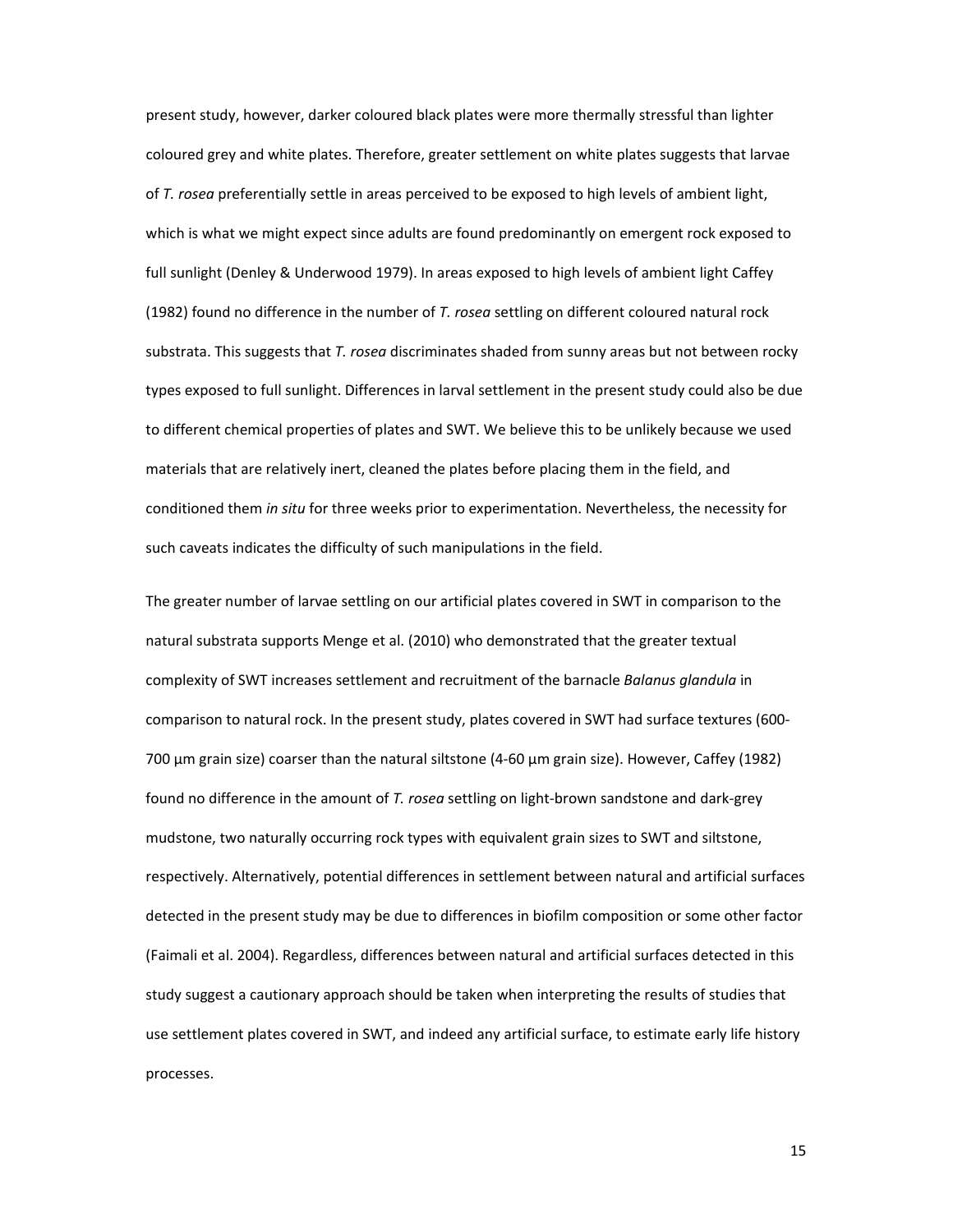For marine invertebrate larvae the transition from the water column to the intertidal zone is usually characterised by high levels of mortality due to increased heat and desiccation stress (Gosselin 1997, Hunt & Scheibling 1997). In the present study, however, we found no effect of our thermal manipulation (i.e. different coloured plates) on early post‐settlement survival of *T. rosea* even though white plates were up to  $5.8^{\circ}$ C cooler than black plates. In contrast, numerous studies have shown thermal stress to significantly influence the early post‐settlement survival and recruitment of intertidal barnacles. For example, Bertness (1989), Bertness et al. (1999a. b) and Gedan et al. (2011) have collectively shown that the survival of recently metamorphosed *Semibalanus balanoides* is greater (i) within cooler low intertidal regions relative to hotter high intertidal regions, (ii) on boulders compared to smaller (and hotter) cobbles, and (iii) under experimental shade plots and higher macroalgae canopy cover. Interestingly, the 28% survival of larvae on grey plates with SWT reported within the present study was higher than Shanks (2009) who found ≈10% survival of newly settled *Balanus glandula* on settlement plates covered in grey SWT. We also report unusually high (≈76%) early post‐settlement survival of *T. rosea* on natural rock. At times, plates were observed to be dryer than underlying substratum. Therefore, desiccation stress may have been substantially lower on natural rock compared to plates because (i) siltstone is more permeable to water than SWT, and (ii) plates were not insulated by surrounding substrata. Our previous work confirms that *T. rosea* populations at Garie Beach typically experience high rates of early post‐settlement survival (≈50%) in comparison to other populations along the southeast coast of Australia (0 to 20%) (see Lathlean et al. 2010). However, this does not explain why we found no difference in early postsettlement survival among our three differently coloured plates. Perhaps early post-settlement survival among plates may have varied under a different set of thermal conditions, such as during extreme heat events. Apart from thermal stress, bulldozing by the abundant limpet *Cellana tramoserica* might also be a source of early mortality for intertidal barnacles in the study region (Jeffery 2003), but this explanation is unlikely because these limpets were rarely observed on plates. Furthermore, for each of the three daily cohorts early post-settlement survival varied consistently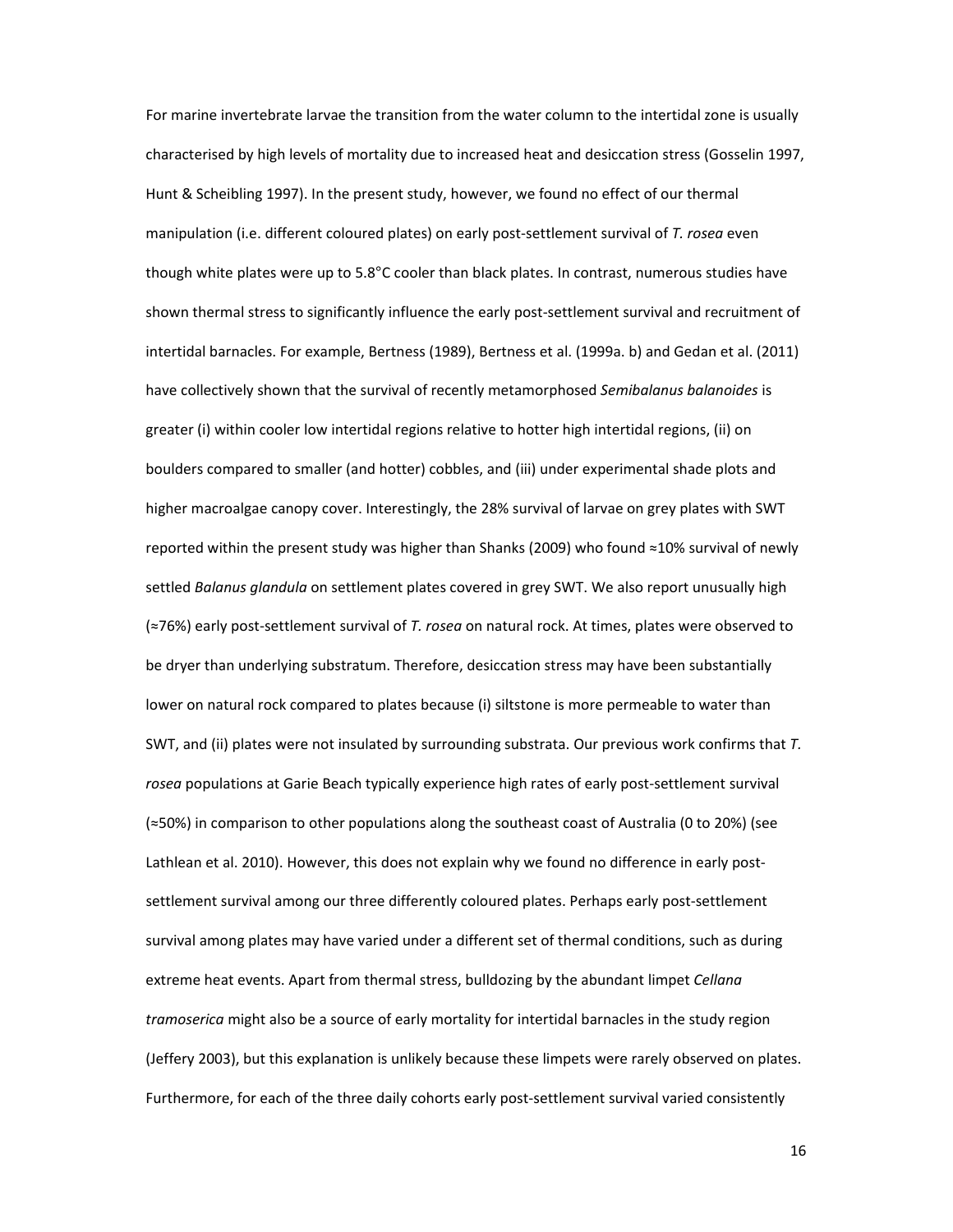among our four substratum types. Early post‐settlement growth and survival has been shown to vary among daily cohorts of newly settled barnacle larvae due to differences in larval quality (Jarrett and Pechenik 1997, Pineda et al. 2006) and, consequently, it is likely that larvae among daily cohorts in our relatively short‐term study were of similar quality.

Along with increased thermal stress the transition from the water column to the benthos is also metabolically expensive as larvae typically undergo metamorphosis and rapidly increase in size within the first few weeks after settlement. Like many physiological processes, we found early postsettlement growth of *T. rosea* to be significantly influenced by temperature as individuals on white plates grew significantly more than individuals on hotter grey and black plates. In contrast, laboratory experiments carried out by Findlay et al. (2010a, b) show that temperature has no affect on the early post‐settlement growth of the intertidal barnacles *Semibalanus balanoides* and *Elminius modestus,* while field studies on intertidal mussels have found increased temperatures to either increase (Blanchette et al. 2007) or decrease adult growth (Petes et al. 2007). Our results suggest that for newly settled *T. rosea* increased temperatures prolong the time it takes for juveniles to reach a particular size whereby they may be no longer as vulnerable to environmental stress or predation.

### *Testing the effects of climate change on rocky intertidal shores*

Using settlement plates of different colour but similar texture may provide a useful tool for experimentally investigating how increasing temperatures associated with climate change will affect intertidal populations and communities. For example, field experiments that manipulate temperature are particularly useful for addressing the role of extreme temperature events on future populations because they directly elevate body temperatures to reflect future scenarios and don't require long-term monitoring or particularly extreme weather to simulate future temperatures (Smale and Wernberg 2012). Alternatively, range limits are expected to shift towards the poles in response to increasing temperatures (Helmuth et al. 2006b) and large‐scale transplant experiments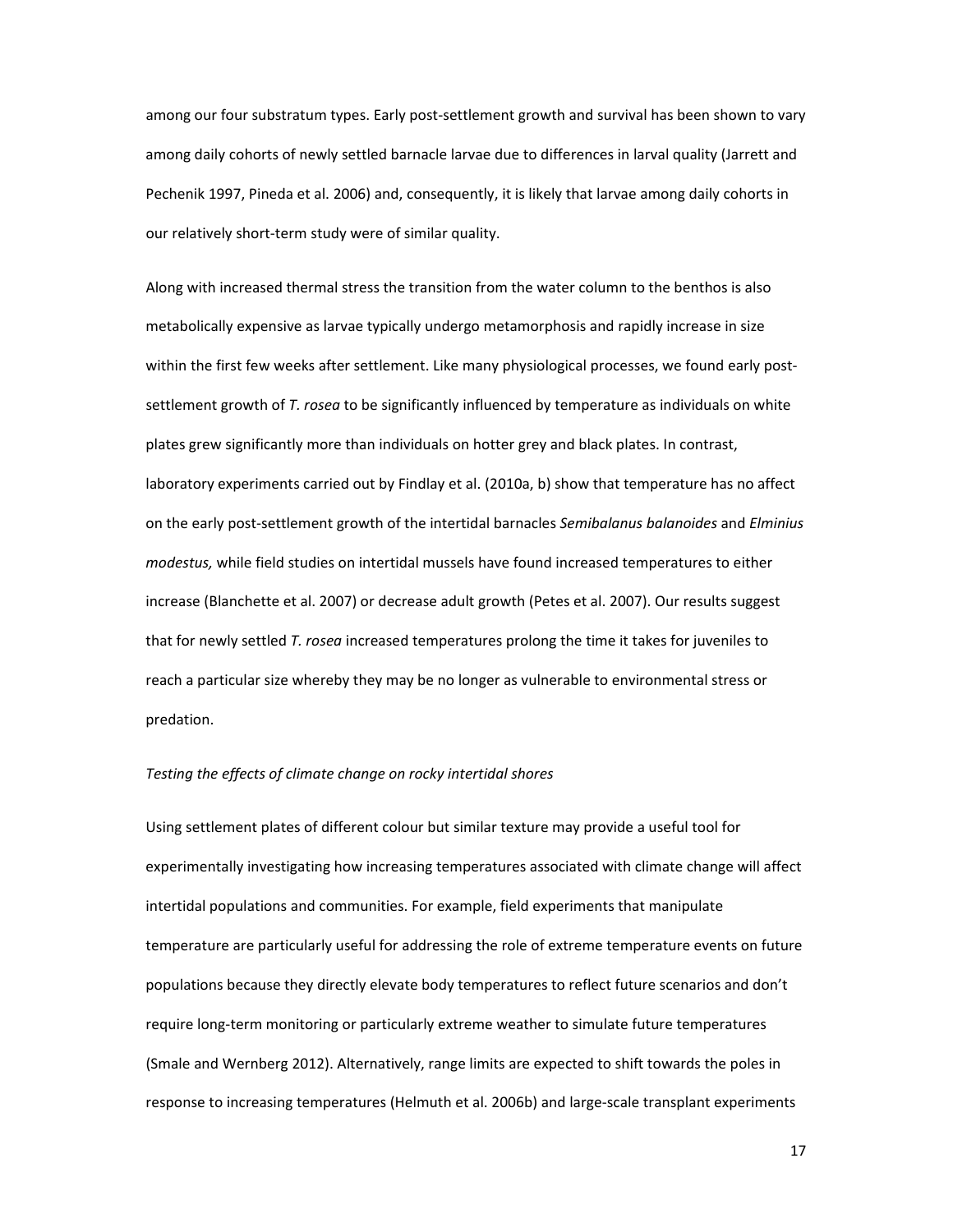are often used to help understand the factors which limit a species distribution (e.g. Gilman 2006a). However, transplanted individuals may survive or grow differently to resident individuals due to local adaptations or physical conditions other than temperature. For transplant experiments involving rocky intertidal invertebrates, different coloured plates could be used to tease apart the effects of geographic region and temperature or simulate future temperature variability. Our thermal manipulation could also be used to examine other ecological processes in the field including predator‐prey interactions and changes in whole species assemblages, both of which are expected to change in response to increasing temperatures (Sanford 1999, Harley 2011).

### *Conclusion*

It is clear from the literature (Table 1), and from the results of this experiment, that our empirical understanding of how temperature influences the early life history stages of benthic marine invertebrates has been largely influenced by laboratory studies and limited by our ability to (i) measure *in situ* temperatures at scales relevant to settlers and recruits, and (ii) manipulate temperature in the field. Previous work by the current authors attempts to address the first of these two issues by measuring ultra-fine scale (1mm<sup>2</sup>) temperature variability and relating this thermal variability to the fate of individual settlers. Results indicate that even at such fine spatial scales thermal variability significantly influences early post‐settlement processes (J.A. Lathlean unpublished data). The present paper, however, presents a possible solution to the latter of the two limitations. Our results also indicate that certain early life history processes of intertidal barnacles may be more susceptible to thermal stress than others. Nonetheless, our review of the literature highlights the need for future experimental field work to investigate the effect of temperature on early life history processes of benthic marine invertebrates. We propose that the thermal manipulation techniques developed in this study could be used to help fill this gap in the literature.

#### ACKNOWLEDGEMENTS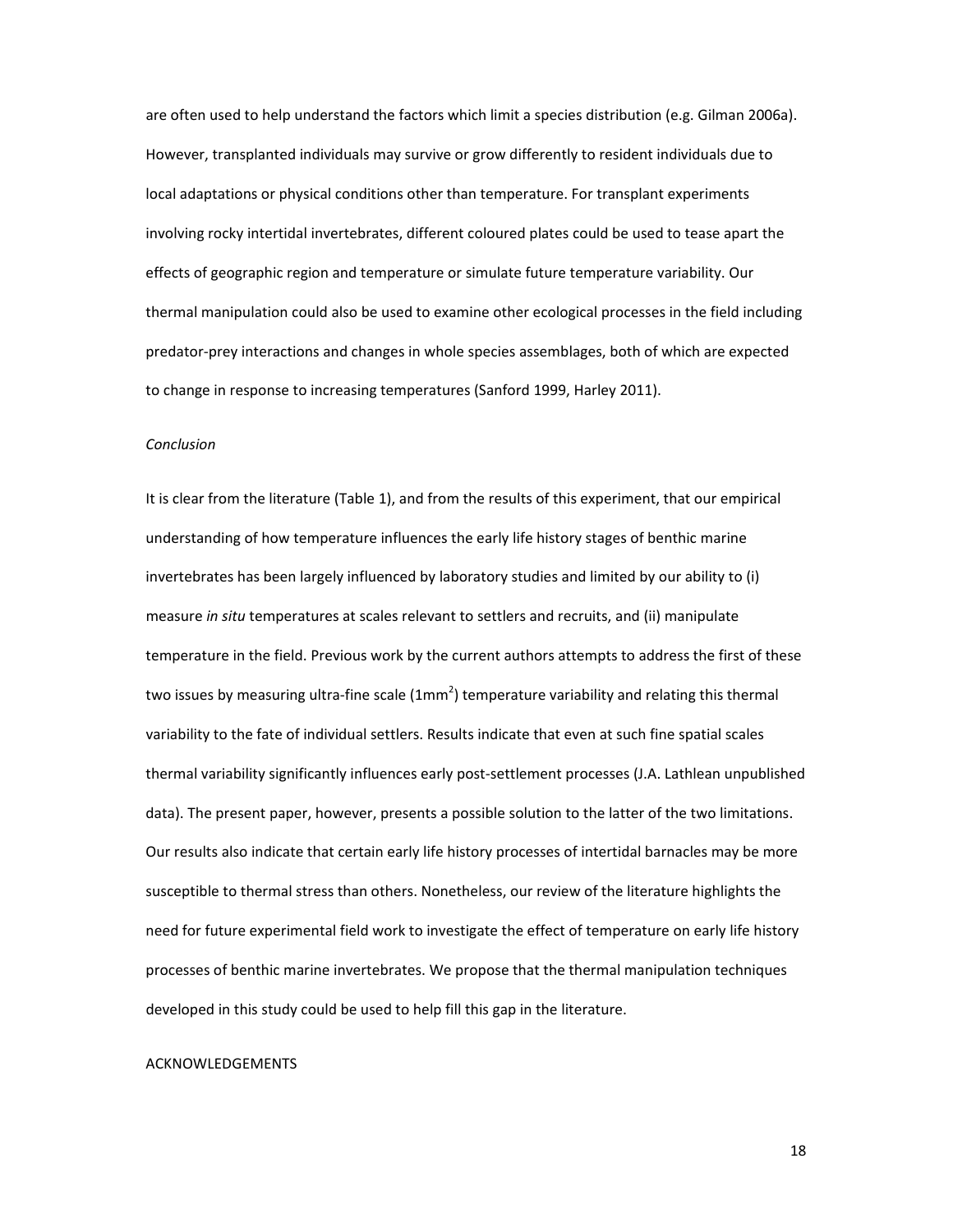We thank Russell McWilliam, Lucia Aguilar and Andrew Swan for assistance in the field, and David

Ayre, Aidan Johnson, Dave Roberts and Elizabeth Lathlean for constructive comments on earlier

versions of the manuscript. This research was supported by an Australian Research Council's

Discovery Project Grant (Project Number DP0666787) to David J. Ayre and T.E.M., a University of

Wollongong post-graduate scholarship to J.A.L. and by the Institute for Conservation Biology and

Environmental Management at the University of Wollongong.

## **REFERENCES**

Allison G (2004) The influence of species diversity and stress intensity on community resistance and resilience. Ecol Monogr 74:117‐134

Bertness MD (1989) Intraspecific competition and facilitation in a northern acorn barnacle population. Ecology 70:257‐268

Bertness MD, Leonard GH (1997) The role of positive interactions in communities: Lessons from intertidal habitats. Ecology 78:1976‐1989

Bertness MD, Leonard GH, Levine JM, Bruno JF (1999a) Climate‐driven interactions among rocky intertidal organisms caught between a rock and a hot place. Oecologia 120:446‐450

Bertness MD, Leonard GH, Levine JM, Schmidt PR, Ingraham AO (1999b) Testing the relative contribution of positive and negative interactions in rocky intertidal communities. Ecology 80:2711‐2726

Blanchette CA, Gaines SD (2007) Distribution, abundance, size and recruitment of the mussel, *Mytilus californianus*, across a major oceanographic and biogeographic boundary at Point Conception, California, USA. J Exp Mar Biol Ecol 340:268‐279

Blanchette CA, Helmuth B, Gaines SD (2007) Spatial patterns of growth in the mussel, *Mytilus californianus*, across a major oceanographic and biogeographic boundary at Point Conception, California, USA. J Exp Mar Biol Ecol 340:126‐148

Blanchette CA, Miner CM, Raimondi PT, Lohse D, Heady KEK, Broitman BR (2008) Biogeographical patterns of rocky intertidal communities along the pacific coast of North America. J Biogeogr 35:1593‐1607

Broitman BR, Blanchette CA, Gaines SD (2005) Recruitment of intertidal invertebrates and oceanographic variability at Santa Cruz Island, California. Limnol Oceanogr 50:1473‐1479

Broitman BR, Mieszkowska N, Helmuth B, Blanchette CA (2008) Climate and recruitment of rocky shore intertidal invertebrates in the eastern north Atlantic. Ecology 89:S81‐S90

Broitman BR, Navarrete SA, Smith F, Gaines SD (2001) Geographic variation of southeastern Pacific intertidal communities. Mar Ecol Prog Ser 224:21‐34

Brusca RC, Brusca GJ (2003) Invertebrates. 2nd ed. Sinauer Associates, Inc., Sunderland, USA.

Burnaford JL (2004) Habitat modification and refuge from sublethal stress drive a marine plant‐ herbivore association. Ecology 85:2837‐2849

Burrows MT, Jenkins SR, Robb L, Harvey R (2010) Spatial variation in size and density of adult and post‐settlement *Semibalanus balanoides*: Effects of oceanographic and local conditions. Mar Ecol Prog Ser 398:207‐219

Caddy‐Retalic S, Benkendorff K, Fairweather PG (2011) Visualizing hotspots: Applying thermal imaging to monitor internal temperatures in intertidal gastropods. Molluscan Res 31:106‐ 113

Caffey HM (1982) No effect of naturally‐occurring rock types on settlement or survival in the intertidal barnacle, *Tesseropora rosea* (Krauss). J Exp Mar Biol Ecol 63:119‐132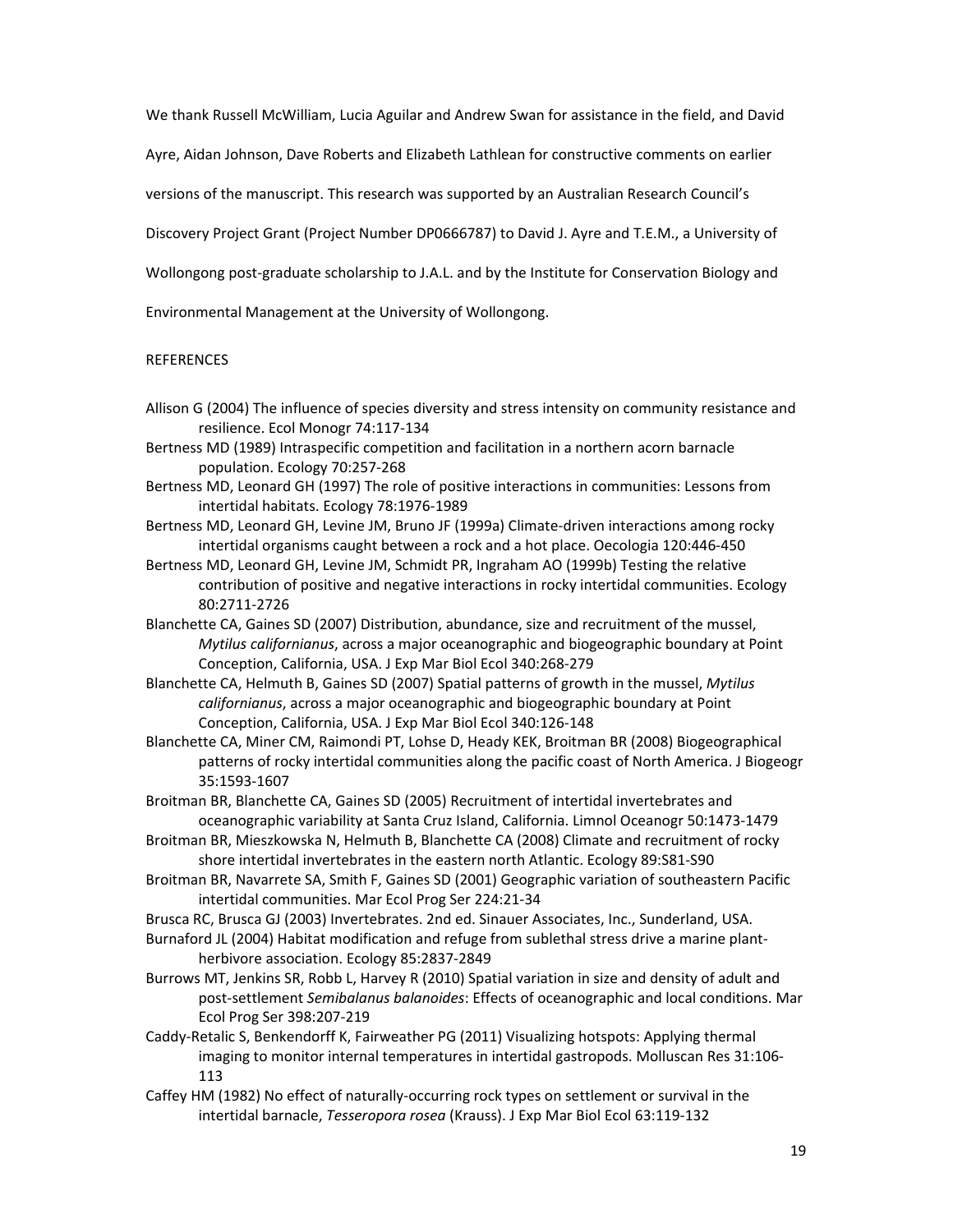Caley MJ, Carr MH, Hixon MA, Hughes TP, Jones GP, Menge BA (1996) Recruitment and the local dynamics of open marine populations. Annu Rev Ecol Syst 27:477‐500

- Carrington E, Moeser GM, Dimond J, Mello JJ, Boller ML (2009) Seasonal disturbance to mussel beds: Field test of a mechanistic model predicting wave dislodgment. Limnol Oceanogr 54:978‐986
- Chan BKK, Morritt D, De Pirro M, Leung KMY, Williams GA (2006) Summer mortality: Effects on the distribution and abundance of the acorn barnacle *Tetraclita japonica* on tropical shores. Mar Ecol Prog Ser 328:195‐204
- Chapman MG, Underwood, A.J. (1996) Influences of tidal conditions, temperature and desiccation on patterns of aggregation of the high‐shore periwinkle, *Littorina unifasciata,* in New South Wales, Australia. J Exp Mar Biol Ecol 196:213‐237
- Chapperon C, Seuront L (2011) Space‐time variability in environmental thermal properties and snail thermoregulatory behaviour. Funct Ecol 25:1040‐1050
- Chomsky O, Kamenir Y, Hyams M, Dubinsky Z, Chadwick‐Furman NE (2004) Effects of temperature on growth rate and body size in the mediterranean sea anemone *Actinia equina*. J Exp Mar Biol Ecol 313:63‐73
- Cole RG, Creese, R.G., Grace, R.V., Irving, P., Jackson, B.R. (1992) Abundance patterns of subtidal benthic invertebrates and fishes at the Kermadec Islands. Mar Ecol Prog Ser 82:207‐218
- Connell JH (1985) The consequences of variation in initial settlement vs. post‐settlement mortality in rocky intertidal communities. J Exp Mar Biol Ecol 93:11‐45
- Cox TE, Smith CM (2011) Thermal ecology on an exposed algal reef: infrared imagery a rapid tool to survey temperature at local spatial scales. Coral Reefs 30:1109‐1120
- Denley EJ, Underwood AJ (1979) Experiments on factors influencing settlement, survival, and growth of two species of barnacles in New South Wales. J Exp Mar Biol Ecol 36:269‐293
- Denny M, Helmuth B (2009) Confronting the physiological bottleneck: a challenge from ecomechanics. Integr Compar Biol 49:197‐201
- Denny MW, Dowd WW, Bilir L, Mach KJ (2011) Spreading the risk: small‐scale body temperature variation among intertidal organisms and its implications for species persistence. J Exp Mar Biol Ecol 400:175‐190
- Denny MW, Harley CDG (2006) Hot limpets: predicting body temperature in a conductance‐ mediated thermal system. J Exp Biol 209:2409‐2419
- Dethier MN, Williams SL, Freeman A (2005) Seaweeds under stress: manipulated stress and herbivory affect critical life‐history functions. Ecol Monogr 75:403‐418
- Faimali M, Garaventa F, Terlizzi A, Chiantore M, Cattaneo‐Vietti R (2004) The interplay of substratum nature and biofilm formation in regulating *Balanus amphitrite* (Darwin, 1854) larval settlement. J Exp Mar Biol Ecol 306:37‐50
- Farrell TM, Bracher D, Roughgarden J (1991) Cross‐shelf transport causes recruitment to intertidal populations in Central California. Limnol Oceanogr 36:279‐288
- Findlay HS, Kendall MA, Spicer JI, Widdicombe S (2010a) Post‐larval development of two intertidal barnacles at elevated CO2 and temperature. Mar Biol 157:725‐735
- Findlay HS, Kendall MA, Spicer JI, Widdicombe S (2010b) Relative influences of ocean acidification and temperature on intertidal barnacle post-larvae at the northern edge of their geographic distribution. Est Coast Shelf Sci 86:675‐682
- Fitzhenry T, Halpin PM, Helmuth B (2004) Testing the effects of wave exposure, site, and behavior on intertidal mussel body temperatures: applications and limits of temperature logger design. Mar Biol 145:339‐349
- Gedan KB, Bernhardt J, Bertness MD, Leslie HM (2011) Substratum size mediates thermal stress in the rocky intertidal. Ecology 92:576‐582
- Gilman SE (2006a) Life at the edge: An experimental study of a poleward range boundary. Oecologia 148:270‐279
- Gilman SE (2006b) The northern geographic range limit of the intertidal limpit *Collisella scabra*: a test of performance, recruitment, and temperature hypothesis. Ecography 29:709‐720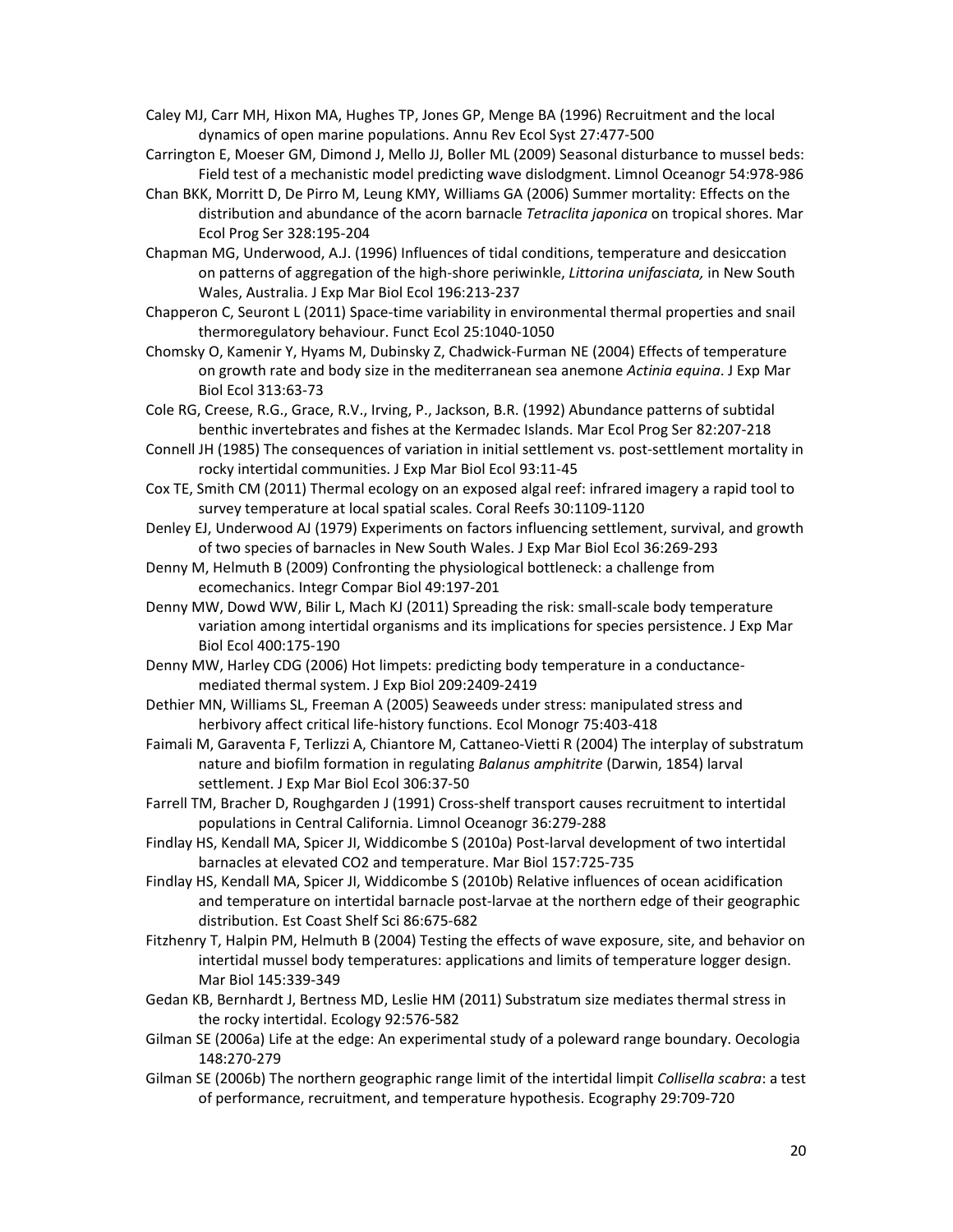- Gosselin LA (1997) An ecological transition during juvenile life in a marine snail. Mar Ecol Prog Ser 157:185‐194
- Gosselin LA, Jones LA (2010) Effects of solar radiation on barnacle settlement, early post‐settlement mortality and community development in the intertidal zone. Mar Ecol Prog Ser 407:149‐158
- Gosselin LA, Qian P‐Y (1997) Juvenile mortality in benthic marine invertebrates. Mar Ecol Prog Ser 146:265‐282
- Gosselin LA, Qian PY (1996) Early post‐settlement mortality of an intertidal barnacle: a critical period for survival. Mar Ecol Prog Ser 135:69‐75
- Guichard F, Bourget E, Robert JL (2001) Scaling the influence of topographic heterogeneity on intertidal benthic communities: alternate trajectories mediated by hydrodynamics and shading. Mar Ecol Prog Ser 217:27‐41
- Halpin PM, Menge BA, Hofmann GE (2004) Experimental demonstration of plasticity in the heat shock response of the intertidal mussel *Mytilus californianus*. Mar Ecol Prog Ser 276:137‐145
- Harley CDG (2003) Abiotic stress and herbivory interact to set range limits across a two‐dimensional stress gradient. Ecology 84:1477‐1488
- Harley CDG (2008) Tidal dynamics, topographic orientation, and temperature‐mediated mass mortalities on rocky shores. Mar Ecol Prog Ser 371:37‐46
- Harley CDG (2011) Climate change, keystone predation, and biodiversity loss. Science 334:1124‐1127
- Harley CDG, Helmuth BST (2003) Local‐ and regional‐scale effects of wave exposure, thermal stress, and absolute versus effective shore level on patterns of intertidal zonation. Limnol Oceanogr 48:1498‐1508
- Harley CDG, Hughes AR, Hultgren KM, Miner BG and others (2006) The impacts of climate change in coastal marine systems Ecol Lett 9:228‐241
- Harley CDG, Lopez JP (2003) The natural history, thermal physiology, and ecological impacts of intertidal mesopredators, *Oedoparena* spp. (diptera : Dryomyzidae). Invert Biol 122:61‐73
- Harley CDG, O'Riley JL (2011) Non-linear density-dependent effects of an intertidal ecosystem engineer. Oecologia 166:531‐541
- Hayworth AM, Quinn JF (1990) Temperature of limpets in the rocky intertidal zone ‐ effects of caging and substratum. Limnol Oceanogr 35:967‐970
- Helmuth B (1998) Intertidal mussel microclimates: Predicting the body temperature of a sessile invertebrate. Ecol Monogr 68:51‐74
- Helmuth B (1999) Thermal biology of rocky intertidal mussels: quantifying body temperatures using climatological data. Ecology 80:15‐34
- Helmuth B, Broitman BR, Blanchette CA, Gilman SEand others (2006a) Mosaic patterns of thermal stress in the rocky intertidal zone: implications for climate change. Ecol Monogr 76:461‐479
- Helmuth B, Broitman BR, Yamane L, Gilman SE, Mach K, Mislan KAS, Denny MW (2010) Organismal climatology: analyzing environmental variability at scales relevant to physiological stress. J Exp Biol 213:995‐1003
- Helmuth B, Hofmann GE (2001) Microhabitats, thermal heterogeneity, and patterns of physiological stress in the rocky intertidal zone. Biol Bull 201:374‐384
- Helmuth B, Mieszkowska N, Moore P, Hawkins SJ (2006b) Living on the edge of two changing worlds: forecasting the responses of rocky intertidal ecosystems to climate change. Annu Rev Ecol Evol Syst 37:373‐404
- Helmuth B, Yamane L, Lalwani S, Matzelle A, Tockstein A, Gao N (2011) Hidden signals of climate change in intertidal ecosystems: what (not) to expect when you are expecting. J Exp Mar Biol Ecol 400:191‐199
- Herbert RJH, Hawkins SJ (2006) Effect of rock type on the recruitment and early mortality of the barnacle *Chthamalus montagui*. J Exp Mar Biol Ecol 334:96‐108
- Herbert RJH, Southward AJ, Sheader M, Hawkins SJ (2007) Influence of recruitment and temperature on distribution of intertidal barnacles in the English Channel. J Mar Biol Assoc UK 87:487‐499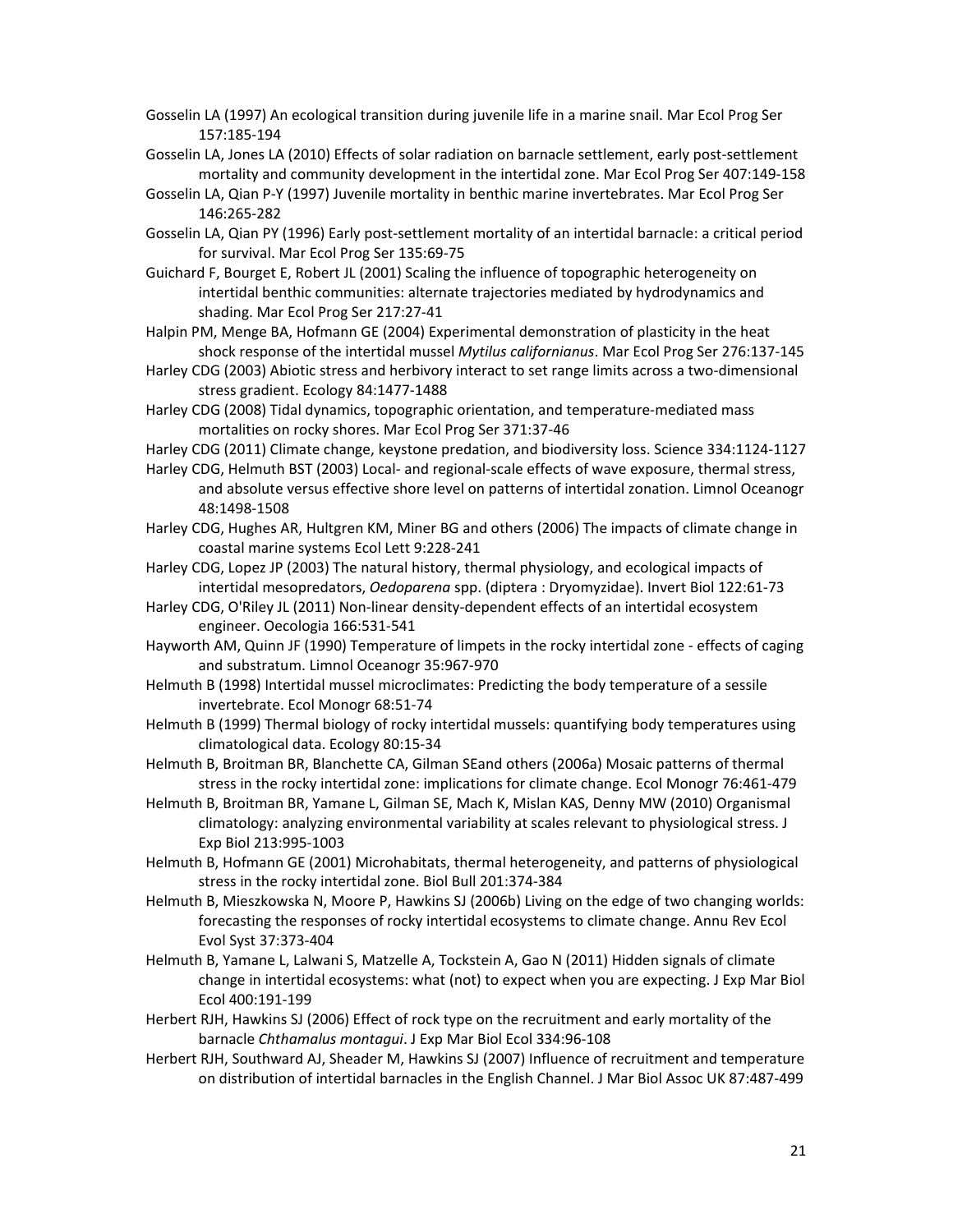- Hidas EZ, Ayre DJ, Minchinton TE (2010) Patterns of demography for rocky‐shore, intertidal invertebrates approaching their geographical range limits: tests of the abundant‐centre hypothesis in south‐eastern Australia. Mar Freshw Res 61:1243‐1251
- Hofmann GE, Somero GN (1995) Evidence for protein damage at environmental temperatures ‐ sealsonal‐changes in levels of ubiquitin conjugates and hsp70 in the intertidal mussel *Mytilus trossulus.* J Exp Biol 198:1509‐1518
- Hung OS, Thiyagarajan V, Wu RSS, Qian PY (2005) Effect of ultraviolet radiation on biofilms and subsequent larval settlement of Hydroides elegans. Mar Ecol Pro Ser 304:155‐166
- Hunt HL, Scheibling RE (1997) Role of early post‐settlement mortality in recruitment of benthic marine invertebrates. Mar Ecol Prog Ser 155:269‐301.
- Hutchinson N, Williams GA (2003) Disturbance and subsequent recovery of mid‐shore assemblages on seasonal, tropical, rocky shores. Mar Ecol Prog Ser 249:25‐38.
- Jarrett JN, Pechenik JA (1997) Temporal variation in cyprid quality and juvenile growth capacity for an intertidal barnacle. Ecology 78: 1262‐1265.
- Jeffery CJ (2003) Determination of abundance and distribution of an intertidal barnacle: Settlement or post settlement mortality? Mar Ecol Prog Ser 246:291‐305
- Jones SJ, Mieszkowska N, Wethey DS (2009) Linking thermal tolerances and biogeography: *Mytilus edulis* (l.) at its southern limit on the east coast of the United States. Biol Bull 217:73‐85.
- Jones SJ, Wethey D (2010) Mussels, models, and mortality: exploring the respective roles of air and seawater temperatures in the southern range limit contraction of *Mytilus edulis*. Integr Compar Biol 50:E85‐E85
- Jorger KM, Meyer R, Wehrtmann IS (2008) Species composition and vertical distribution of chitons (mollusca : Polyplacophora) in a rocky intertidal zone of the Pacific Coast of Costa Rica. J Mar Biol Assoc UK 88:807‐816
- Kawai T, Tokeshi M (2004) Variable modes of facilitation in the upper intertidal: goose barnacles and mussels. Mar Ecol Prog Ser 272:203‐213
- Keough MJ, Downes BJ (1982) Recruitment of marine invertebrates: the role of active larval choices and early mortality. Oecologia 54:348‐352
- Kuffner IB (2001) Effects of ultraviolet (UV) radiation on larval settlement of the reef coral *Pocillopora damicornis*. Mar Ecol Prog Ser 217:251‐261
- Ladah LB, Tapia FJ, Pineda J, Lopez M (2005) Spatially heterogeneous, synchronous settlement of *Chthamalus* spp. Larvae in northern Baja California. Mar Ecol Prog Ser 302:177‐185
- Lagos NA, Navarrete SA, Veliz F, Masuero A, Castilla JC (2005) Meso‐scale spatial variation in settlement and recruitment of intertidal barnacles along the coast of Central Chile. Mar Ecol Prog Ser 290:165‐178
- Lagos NA, Tapia FJ, Navarrete SA, Castilla JC (2007) Spatial synchrony in the recruitment of intertidal invertebrates along the coast of Central Chile. Mar Ecol Prog Ser 350:29‐39
- Lathlean JA, Ayre DJ, Minchinton TE (2010) Supply‐side biogeography: Geographic patterns of settlement and early mortality for a barnacle approaching its range limit. Mar Ecol Prog Ser 412:141‐150
- Lima FP, Wethey DS (2009) Robolimpets: measuring intertidal body temperatures using biomimetic loggers. Limnol Oceanogr Meth 7:347‐353
- McGuinness KA (1989) Effects of some natural and artificial substrata on sessile marine organisms at Galeta Reef, Panama. Mar Ecol Prog Ser 52:201‐208
- Meager JJ, Schlacher TA, Green M (2011) Topographic complexity and landscape temperature patterns create a dynamic habitat structure on a rocky intertidal shore. Mar Ecol Prog Ser 428:1‐12
- Menge BA (2000) Recruitment vs. postrecruitment processes as determinants of barnacle population abundance. Ecol Monogr 70:265‐288
- Menge BA, Chan F, Lubchenco J (2008) Response of a rocky intertidal ecosystem engineer and community dominant to climate change. Ecol Lett 11:151‐162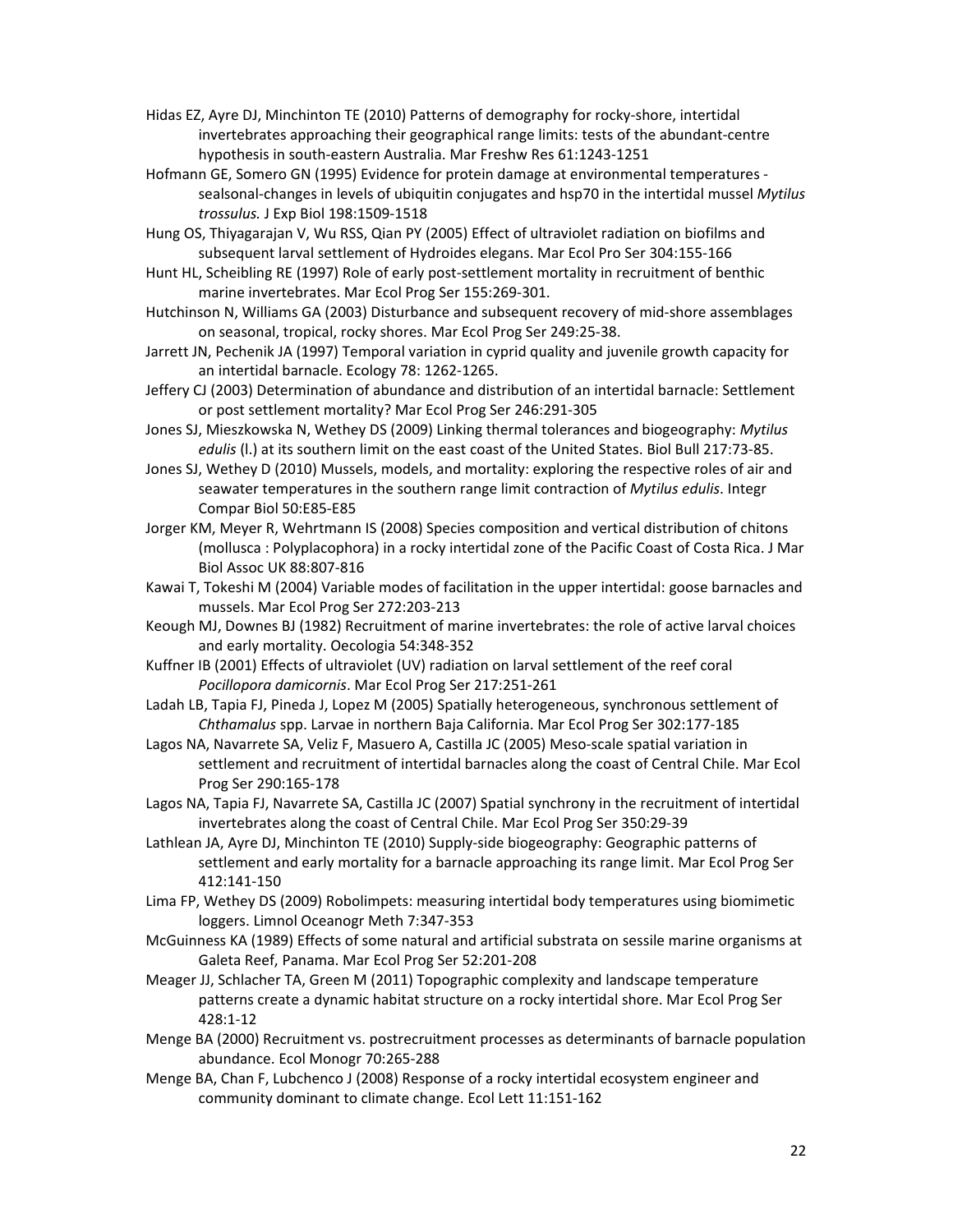- Menge BA, Chan F, Nielsen KJ, Lorenzo ED, Lubchenco J (2009) Climatic variation alters supply‐side ecology: impact of climate patterns on phytoplankton and mussel recruitment. Ecol Monogr 79:379‐395
- Menge BA, Foley MM, Pamplin J, Murphy G, Pennington C (2010) Supply‐side ecology, barnacle recruitment, and rocky intertidal community dynamics: do settlement surface and limpet disturbance matter? J Exp Mar Biol Ecol 392:160‐175
- Miller LP, Denny MW (2011) Importance of behavior and morphological traits for controlling body temperature in littorinid snails. Biol Bull 220:209‐223
- Minchinton TE, Scheibling RE (1991) The influence of larval supply and settlement on the population structure of barnacles. Ecology 72:1867‐1879
- Minchinton TE, Scheibling RE (1993) Variations in sampling procedure and frequency affect estimates of recruitment of barnacles. Mar Ecol Prog Ser 99:83‐88
- Monaco CJ, Brokordt KB, Gaymer CF (2010) Latitudinal thermal gradient effect on the cost of living of the intertidal porcelain crab *Petrolisthes granulosus*. Aquat Biol 9:23‐33
- Morelissen B, Harley CDG (2007) The effects of temperature on producers, consumers, and plant‐ herbivore interactions in an intertidal community. J Exp Mar Biol Ecol 348:162‐173
- Munoz JLP, Camus PA, Labra FA, Finke GR, Bozinovic F (2008) Thermal constraints on daily patterns of aggregation and density along an intertidal gradient in the periwinkle *Echinolittorina peruviana*. J Therm Biol 33:149‐156
- Munroe DM, Noda T (2010) Physical and biological factors contributing to changes in the relative importance of recruitment to population dynamics in open populations. Mar Ecol Prog Ser 412:151‐162
- Murphy RJ, Underwood AJ, Pinkerton MH (2006) Quantitative imaging to measure photosynthetic biomass on an intertidal rock‐platform. Mar Ecol Prog Ser 312:45‐55
- O'Donnell MJ, Denny MW (2008) Hydrodynamic forces and surface topography: centimeter‐scale spatial variation in wave forces. Limnol Oceanogr 53:579‐588
- Olivier F, Tremblay R, Bourget E, Rittschof D (2000) Barnacle settlement: field experiments on the influence of larval supply, tidal level, biofilm quality and age on Balanus amphitrite cyprids Mar Ecol Pro Ser 199:185‐204
- Pardo LM, Johnson LE (2004) Activity and shelter use of an intertidal snail: effects of sex, reproductive condition and tidal cycle. J Exp Mar Biol Ecol 301:175‐191
- Pawlik JR (1992) Chemical ecology of the settlement of benthic marine invertebrates. Oceanogr Mar Biol Annu Rev 30:273‐335
- Petes LE, Menge BA, Murphy GD (2007) Environmental stress decreases survival, growth, and reproduction in New Zealand mussels. J Exp Mar Biol Ecol 351:83‐91
- Pincebourde S, Sanford E, Helmuth B (2008) Body temperatures during low tide alters the feeding performance of a top intertidal predator. Limnol Oceanogr 53:1562‐1573
- Pineda J, Starczak V, Stueckle TA (2006) Timing of successful settlement: demonstration of a recruitment window in the barnacle Semibalanus balanoides. Mar Ecol Prog Ser 320: 233‐ 237.
- Pitt NR, Poloczanska ES, Hobday AJ (2010) Climate‐driven range changes in Tasmanian intertidal fauna. Mar Freshw Res 61:963‐970
- Place SP, O'Donnell MJ, Hofmann GE (2008) Gene expression in the intertidal mussel *Mytilus californianus*: physiological response to environmental factors on a biogeographic scale. Mar Ecol Prog Ser 356:1‐14
- Qian PY, Thiyagarajan V, Lau SCK, Cheung SCK (2003) Relationship between bacterial community profile in biofilm and attachment of the acorn barnacle balanus amphitrite. Aquat Microb Ecol 33:225‐237
- Raimondi PT (1988) Rock type affects settlement, recruitment, and zonation of the barnacle *Chthamalus‐anisopoma* pilsbury. J Exp Mar Biol Ecol 123:253‐267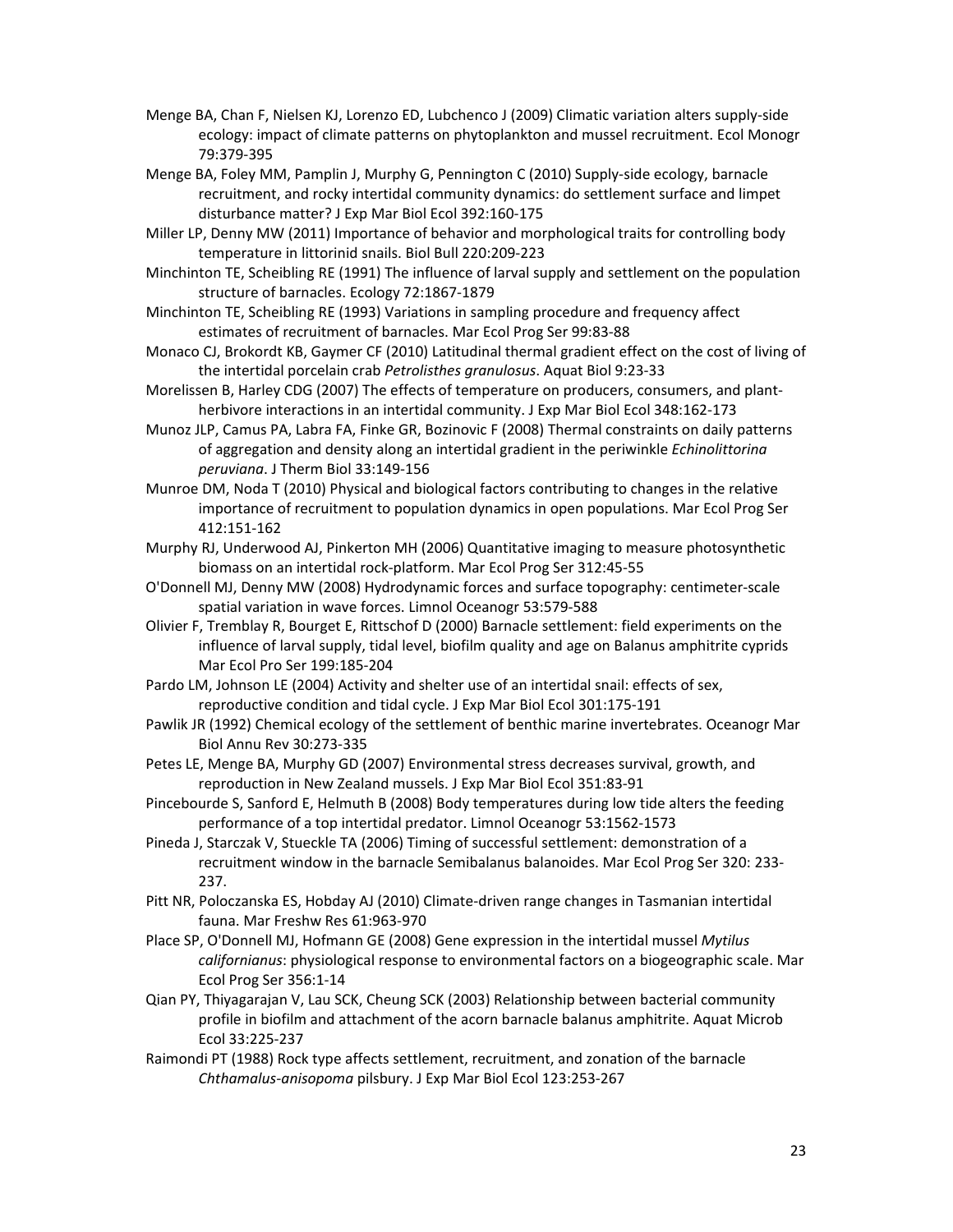Rilov G, Gasith, A., Benayahu, Y. (2005) Effect of disturbance on foraging: whelk activity on wave‐ exposed rocky shores with minimal tidal range. Mar Biol 147:421‐428

- Rivadeneira MM, Fernandez M (2005) Shifts in southern endpoints of distribution in rocky intertidal species along the south‐eastern Pacific Coast. J Biogeogr 32:203‐209
- Sanford E (1999) Regulation of keystone predation by small changes in ocean temperature. Science 283:2095‐2097
- Sanford E (2002) Water temperature, predation, and the neglected role of physiological rate effects in rocky intertidal communities. Integr Compar Biol 42:881‐891
- Savoya V, Schwindt E (2010) Effect of the substratum in the recruitment and survival of the introduced barnacle *Balanus glandula* (Darwin 1854) in Patagonia, Argentina. J Exp Mar Biol Ecol 382:125‐130

Schiel DR, Steinbeck JR, Foster MS (2004) Ten years of induced ocean warming causes comprehensive changes in marine benthic communities. Ecology 85:1833‐1839

- Schneider KR, Helmuth B (2007) Spatial variability in habitat temperature may drive patterns of selection between an invasive and native mussel species. Mar Ecol Prog Ser 339:157‐167
- Schoch GC, Menge BA, Allison G, Kavanaugh M, Thompson SA, Wood SA (2006) Fifteen degrees of separation: latitudinal gradients of rocky intertidal biota along the California Current. Limnol Oceanogr 51:2564‐2585
- Seabra R, Wethey DS, Santos AM, Lima FP (2011) Side matters: microhabitat influence on intertidal heat stress over a large geographical scale. J Exp Mar Biol Ecol 400:200‐208
- Shanks AL (2009) Barnacle settlement versus recruitment as indicators of larval delivery. I. Effects of post‐settlement mortality and recruit density. Mar Ecol Prog Ser 385:205‐216
- Short AD, Trenaman NL (1992) Wave climate of the Sydney region, an energetic and highly variable ocean wave regime. Mar Freshw Res 43:765‐791
- Smale DA, Wernberg T (2012) Short‐term *in situ* warming influences early development of sessile assemblages. Mar Ecol Prog Ser 453: 129‐136.
- Steinbeck JR, Schiel DR, Foster MS (2005) Detecting long‐term change in complex communities: a case study from the rocky intertidal zone. Ecol Applic 15:1813‐1832
- Szathmary PL, Helmuth B, Wethey DS (2009) Climate change in the rocky intertidal zone: predicting and measuring the body temperature of a keystone predator. Mar Ecol Prog Ser 374:43‐56
- Tapia FJ, Navarrete SA (2010) Spatial patterns of barnacle settlement in Central Chile: persistence at daily to inter‐annual scales relative to the spatial signature of physical variability. J Exp Mar Biol Ecol 392:151‐159
- Thompson RC, Norton TA, Hawkins SJ (2004) Physical stress and biological control regulate the producer‐consumer balance in intertidal biofilms. Ecology 85:1372‐1382
- Thorson GL (1964) Light as an ecological factor in the dispersal and settlement of larvae of marine bottom invertebrates. Ophelia 1:167‐208
- Underwood AJ, Murphy RJ (2008) Unexpected patterns of facilitatory grazing revealed by quantitative imaging. Mar Ecol Prog Ser 358:85‐94
- Visscher PJ, Luce RH (1928) Reactions of the cyprid larvae of barnacles to light with special reference to spectral colors. Biol Bull 54:336‐350
- Wethey DS, Woodin SA, Hilbish TJ, Jones SJ, Lima FP, Brannock PM (2011) Response of intertidal populations to climate: effects of extreme events versus long term change. J Exp Mar Biol Ecol 400:132‐144
- Wright JR, Boxshall AJ (1999) The influence of small‐scale flow and chemical cues on the settlement of two congeneric barnacle species. Mar Ecol Prog Ser 183:179‐187
- Young CM, Chia FS (1984) Microhabitat‐associated variability in survival and growth of subtidal solitary ascidians during the first 21 days after settlement. Marine Biology 81:61‐68.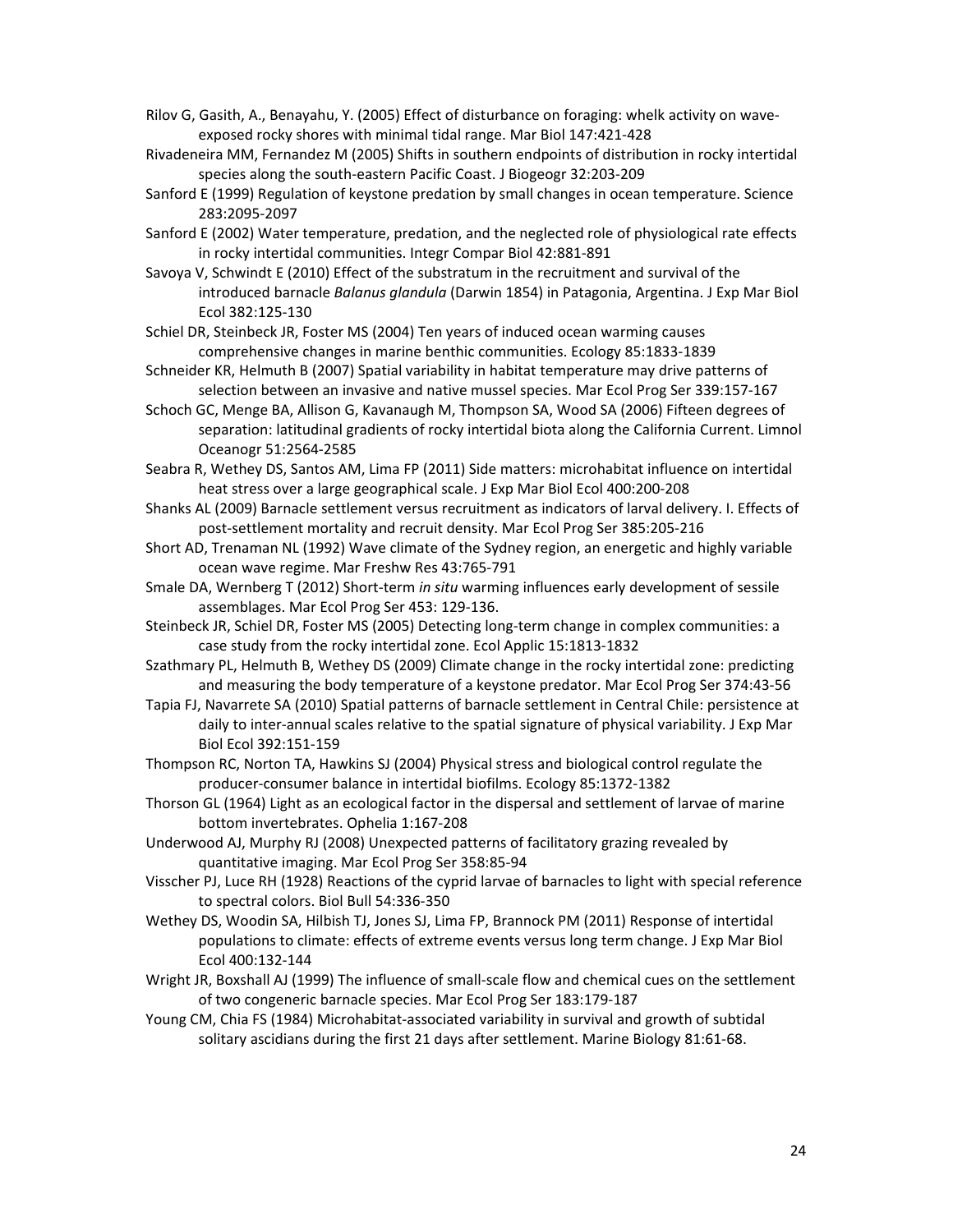Table 1. Summary of methods used to measure temperature and its effects on rocky intertidal organisms in the field. We excluded laboratory and modelling studies without a field component, and studies that did not directly measure biological responses to temperature variability.\*Safety‐Walk Tape (SWT)

| <b>Was</b><br>temperature<br>manipulated? | How was<br>temperature<br>manipulated? If<br>so, how? | How was temperature<br>measured?          | Taxa                 | Substrate type    | Life-history<br>stage | <b>Ecological</b><br>process | Geographic<br>region              | Study                       |
|-------------------------------------------|-------------------------------------------------------|-------------------------------------------|----------------------|-------------------|-----------------------|------------------------------|-----------------------------------|-----------------------------|
| Yes                                       | Shading,                                              | Thermistor                                | Barnacle             | Natural rock      | Juvenile-adult        | Intraspecific                | Rhode Is., USA                    | Bertness 1989               |
|                                           | substrate size                                        |                                           |                      |                   |                       | competition                  |                                   |                             |
| Yes                                       | Shading, adult                                        | Not specified                             | Macroalgae,          | Natural rock      | Adult                 | Positive                     | Rhode Is., USA                    | Bertness & Leonard 1997     |
| Yes                                       | density<br>Shading, recruit                           | Weather station                           | mussels<br>Barnacle  | Natural rock      | Juvenile              | interactions<br>Climate      | Maine, USA                        | Bertness et al. 1999b       |
|                                           | density,<br>transplants                               |                                           |                      |                   |                       |                              |                                   |                             |
| Yes                                       | Shading,                                              | Data logger,                              | Chiton               | Natural rock      | Adult                 | Positive                     | Washington, USA                   | Burnaford 2004              |
|                                           | macroalgae                                            | thermocouple                              |                      |                   |                       | interactions                 |                                   |                             |
|                                           | density                                               |                                           |                      | Natural rock      | Adult                 | Thermal stress               |                                   | Dethier et al. 2005         |
| Yes<br>Yes                                | Shading<br>Shading                                    | Thermocouple<br>Infrared surface          | Macroalgae<br>Mussel | Vexar panel       | Adult                 | Adult growth                 | Washington, USA<br>Québec, Canada | Guichard et al 2001         |
|                                           |                                                       | thermometer                               |                      |                   |                       |                              |                                   |                             |
| Yes                                       | Shading                                               | Not specified                             | <b>Barnacles</b>     | Natural rock      | Adult                 | Parasitism                   | Washington, USA                   | Harley & Lopez 2003         |
| Yes                                       | Shading                                               | Thermocouple                              | Limpets              | Tile: black slate | Adult                 | Methodology                  | California, USA                   | Hayworth & Quinn 1990       |
| Yes                                       | Shading                                               | Radiant thermometer,<br>thermo-hygrometer | Mussel, barnacle     | Tile: ceramic     | Adult                 | Facilitation                 | Pacific Coast,<br>Japan           | Kawai & Tokeshi 2004        |
| Yes                                       | Shading                                               | Data logger                               | Limpet, macroalgae   | Natural rock      | Adult                 | Herbivory                    | California, USA                   | Morelissen & Harley 2007    |
| Yes                                       | Shading,<br>transplant                                | Biomimetic data logger                    | <b>Mussels</b>       | Natural rock      | Adult                 | Invasions                    | California, USA                   | Schneider & Helmuth<br>2007 |
| Yes                                       | Shading                                               | Not specified                             | Macroalgae           | Natural rock      | Adult                 | Regulation                   | Isle of Man, UK                   | Thompson et al. 2004        |
| Yes                                       | Transplant                                            | Not specified                             | Mussel               | Natural rock      | Adult                 | Thermal stress               | Oregon, USA                       | Halpin et al. 2004          |
| Yes                                       | Transplant                                            | Data logger                               | Macroalgae           | Natural rock      | Adult                 | Range limits                 | Washington, USA                   | Harley 2003                 |
| Yes                                       | Transplant                                            | Data loggers                              | Mussel               | Tile: slate       | Adult                 | Range limits                 | North Carolina,<br><b>USA</b>     | Jones et al. 2009           |
| Yes                                       | Transplant                                            | Data loggers                              | Mussel               | Tile: slate       | Adult                 | Range shifts                 | Atlantic Coast,<br><b>USA</b>     | Jones et al. 2010           |
| Yes                                       | Transplant                                            | Data logger                               | <b>Mussels</b>       | Natural rock      | Adult                 | Growth, survival             | Pacific Coast, NZ                 | Petes et al 2007            |
| Yes                                       | Propane heater                                        | Thermometer                               | Macroalgae           | Natural rock      | Adult                 | Resilience                   | Oregon, USA                       | Allison 2004                |
| Yes                                       | Removal of                                            | Data loggers                              | Numerous             | Natural rock      | Juvenile-adult        | Positive                     | Maine, USA                        | Bertness et al. 1999a       |
|                                           | macroalgae                                            |                                           |                      |                   |                       | interactions                 |                                   |                             |
| Yes                                       | Painted shells<br>black and white                     | Thermocouple                              | Gastropod            | Natural rock      | Adult                 | Aggregation                  | NSW, Australia                    | Chapman & Underwood<br>1996 |
| Yes                                       | Substrate size                                        | Data logger                               | Barnacle             | Natural rock      | Juvenile              | Thermal stress               | Rhode Is., USA                    | Gedan et al. 2011           |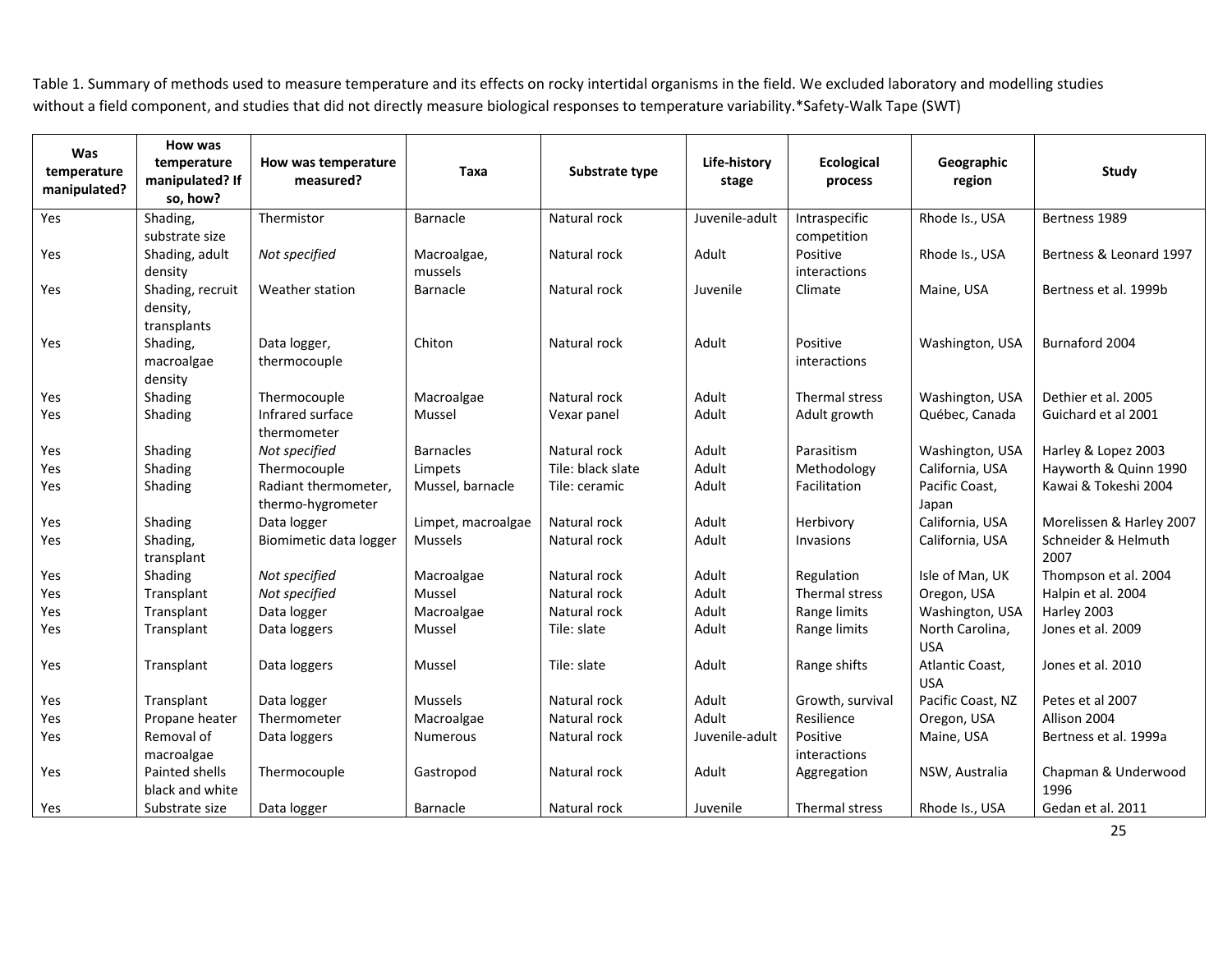| Was                         | How was                            |                                  |                    |                                                      |                       |                              |                      |                             |
|-----------------------------|------------------------------------|----------------------------------|--------------------|------------------------------------------------------|-----------------------|------------------------------|----------------------|-----------------------------|
| temperature<br>manipulated? | temperature<br>manipulated?        | How was temperature<br>measured? | Taxa               | Substrate type                                       | Life-history<br>stage | <b>Ecological</b><br>process | Geographic<br>region | Study                       |
| Yes                         | <b>Outfall of Power</b><br>Station | Data logger                      | <b>Numerous</b>    | Natural rock                                         | Adult                 | Biodiversity                 | California, USA      | Schiel et al. 2004          |
| Yes                         | <b>Outfall of Power</b><br>Station | Data logger                      | <b>Numerous</b>    | Natural rock                                         | Adult                 | Biodiversity                 | California, USA      | Steinbeck et al. 2005       |
| Yes                         | Substrate type                     | Infrared surface<br>thermometer  | <b>Barnacles</b>   | Plate: plexiglas with<br>grey SWT*; ceramic<br>tiles | Juvenile              | Recruitment                  | Oregon, USA          | Shanks 2009                 |
| No                          |                                    | Satellite SST                    | <b>Mussels</b>     | Natural rock,<br>Plastic mesh                        | Juvenile-adult        | Recruitment                  | California, USA      | Blanchette & Gaines 2007    |
| No                          |                                    | Satellite SST                    | Numerous           | Natural rock                                         | Juvenile-adult        | Biogeography                 | Pacific, USA         | Blanchette et al. 2008      |
| No                          |                                    | Buoy SST, data loggers           | Mussel             | Natural rock                                         | Adult                 | Growth                       | California, USA      | Blanchette et al. 2007      |
| No                          |                                    | Satellite SST                    | <b>Numerous</b>    | Natural rock                                         | Juvenile-adult        | Biogeography                 | Central Chile        | Broitman et al. 2001        |
| No                          |                                    | Satellite SST                    | Barnacles, mussels | Tile: ceramic; plastic<br>mesh                       | Larva-juvenile        | Recruitment                  | California, USA      | Broitman et al. 2005        |
| No                          |                                    | Satellite SST                    | Barnacles, mussels | Plate: PVC with<br>SWT*; plastic mesh                | Juvenile              | Recruitment                  | Pacific Coast, USA   | Broitman et al. 2008        |
| No                          |                                    | Satellite SST                    | Barnacle           | Natural rock                                         | Juvenile-adult        | Biogeography                 | Scotland             | Burrows et al. 2010         |
| No                          |                                    | Thermal imaging                  | Gastropod          | Natural rock                                         | Adult                 | Thermal stress               | South Australia      | Caddy-Retalic et al. 2011   |
| No                          |                                    | Data logger                      | Mussel             | Natural rock                                         | Adult                 | Thermal stress               | Rhode Is., USA       | Carrington et al. 2009      |
| No                          |                                    | Thermocouple                     | Barnacle           | Natural rock                                         | Adult                 | Mortality                    | Hong Kong, China     | Chan et al. 2006            |
| No                          |                                    | Infrared imagery                 | Gastropod          | Natural rock                                         | Adult                 | Thermoregulation             | South Australia      | Chapperon & Seuront<br>2011 |
| No                          |                                    | Not measured                     | Anemone            | Natural rock                                         | Adult                 | Growth                       | Mediterranean        | Chomsky et al. 2004         |
| No                          |                                    | Thermocouple                     | Mussel             | Natural rock, plastic<br>mesh                        | Adult                 | Positive<br>interactions     | NSW, Australia       | <b>Cole 2010</b>            |
| No                          |                                    | Biomimetic data logger           | Mussel             | Plate: aluminium                                     | Adult                 | Thermal stress               | California, USA      | Denny et al. 2011           |
| No                          |                                    | Biomimetic data logger           | <b>Mussels</b>     | Natural rock                                         | Adult                 | Thermal stress               | Oregon, USA          | Fitzhenry et al. 2004       |
| No                          |                                    | Data logger                      | Limpet             | Natural rock                                         | Juvenile-adult        | Biogeography                 | California, USA      | Gilman 2006                 |
| No                          |                                    | Biomimetic data logger           | Mussel, barnacle   | Natural rock                                         | Adult                 | Vertical<br>distribution     | Washington, USA      | Harley & Helmuth 2003       |
| No                          |                                    | Biomimetic data logger           | Mussels, limpets   | Natural rock                                         | Adult                 | Mortality                    | California, USA      | Harley 2008                 |
| No                          |                                    | Not specified                    | <b>Numerous</b>    | Natural rock                                         | Adult                 | Predation                    | Pacific Coast, USA   | Harley 2011                 |
| No                          |                                    | Thermocouple, data<br>logger     | <b>Numerous</b>    | Natural rock                                         | Adult                 | Amelioration                 | California, USA      | Harley & O'Riley 2011       |
| No                          |                                    | Biomimetic data logger           | Mussels            | Natural rock                                         | Adult                 | Thermal stress               | California, USA      | Helmuth & Hofmann<br>2001   |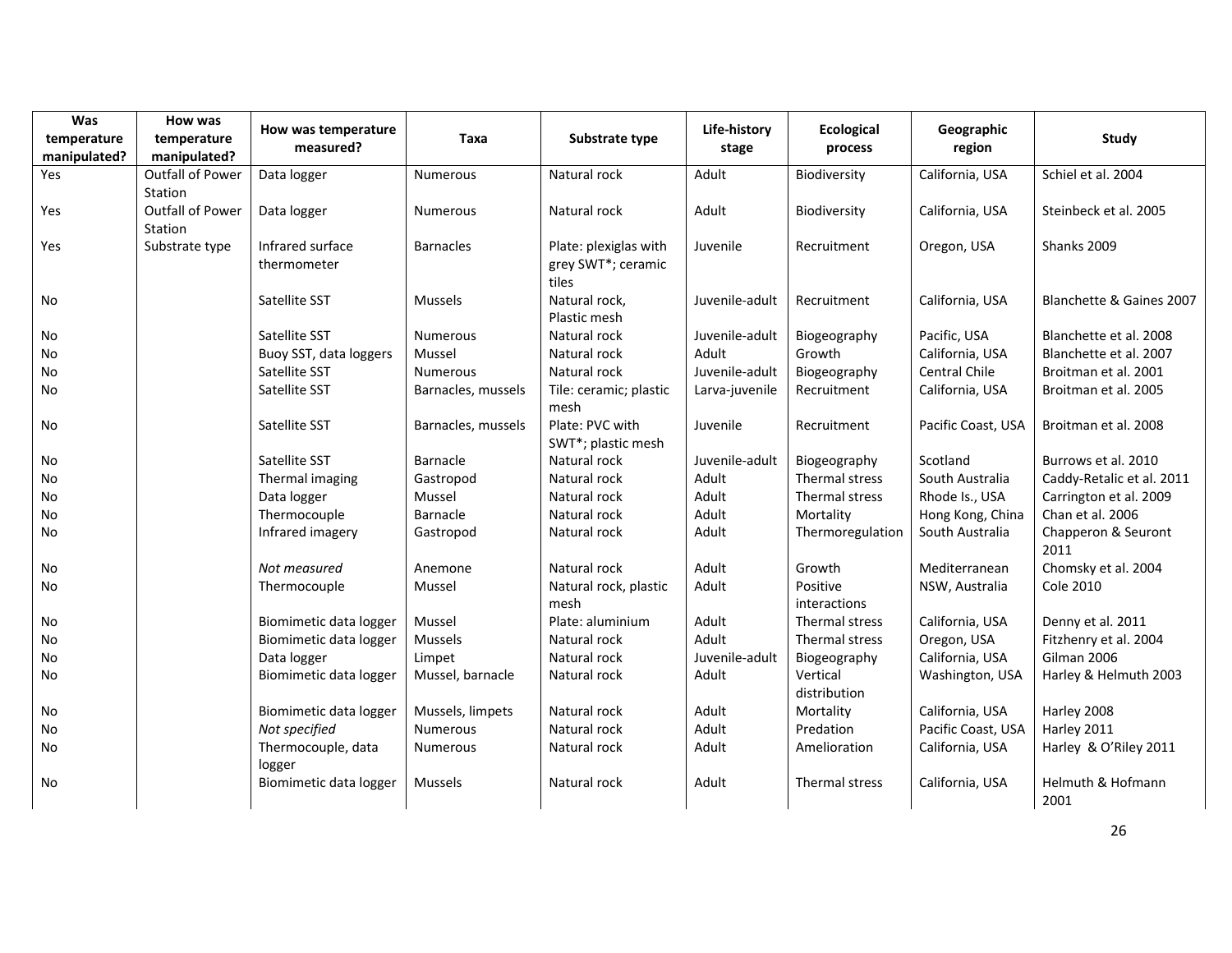| No | Biomimetic data logger | Mussels | Natural rock | Adult | Thermal stress | Washington, USA    | Helmuth 1998        |
|----|------------------------|---------|--------------|-------|----------------|--------------------|---------------------|
| No | Thermocouple           | Mussels | Natural rock | Adult | Thermal stress | Washington, USA    | Helmuth 1999        |
| No | Biomimetic data logger | Mussels | Natural rock | nuuru | Thermal stress | Pacific Coast. USA | Helmuth et al. 2006 |

| Was<br>temperature<br>manipulated? | How was<br>temperature<br>manipulated? | How was temperature<br>measured?      | Taxa               | Substrate type                                      | Life-history<br>stage | <b>Ecological</b><br>process | Geographic<br>region         | <b>Study</b>                    |
|------------------------------------|----------------------------------------|---------------------------------------|--------------------|-----------------------------------------------------|-----------------------|------------------------------|------------------------------|---------------------------------|
| <b>No</b>                          |                                        | Data logger (SST only)                | Barnacle           | Natural rock                                        | Juvenile-adult        | Recruitment                  | English Channel              | Herbert et al. 2007             |
| No                                 |                                        | Thermocouple                          | Mussel             | Natural rock                                        | Adult                 | Thermal stress               | Washington, USA              | Hofmann & Somero 1995           |
| <b>No</b>                          |                                        | Weather station                       | Macroalgae         | Natural rock                                        | Juvenile-adult        | Disturbance                  | Hong Kong, China             | Hutchinson & Williams<br>2003   |
| No                                 |                                        | Not specified                         | Chitons            | Natural rock                                        | Adult                 | Vertical<br>distribution     | Pacific coast,<br>Costa Rica | Jorger et al. 2008              |
| No                                 |                                        | Data logger (SST only)                | Barnacle           | Pipe: white PVC                                     | Juvenile              | Settlement                   | Baja California              | Ladah et al. 2005               |
| <b>No</b>                          |                                        | Data logger (SST only)                | <b>Barnacles</b>   | Plate: plexiglas with<br>grey SWT*                  | Juvenile              | Settlement,<br>recruitment   | Central Chile                | Lagos et al. 2005               |
| No                                 |                                        | Data logger (SST only)                | <b>Numerous</b>    | Plate: plexiglas with<br>grey SWT*; plastic<br>mesh | Juvenile              | Recruitment                  | <b>Central Chile</b>         | Lagos et al. 2007               |
| No                                 |                                        | Biomimetic data logger                | Limpets            | Natural rock                                        | Adult                 | Methodology                  | Washington, USA              | Lima & Wethey 2009              |
| No                                 |                                        | Infrared thermometer                  | <b>Numerous</b>    | Natural rock                                        | Adult                 | Habitat structure            | Qld, Australia               | Meager et al. 2011              |
| No                                 |                                        | Data logger                           | <b>Mussels</b>     | Natural rock                                        | Adult                 | Climate                      | Oregon, USA                  | Menge et al. 2008               |
| No                                 |                                        | Satellite SST                         | <b>Mussels</b>     | Plastic mesh                                        | Juvenile              | Recruitment                  | Oregon, USA                  | Menge et al. 2009               |
| No                                 |                                        | ENSO, PDO, NPGO<br>Oceanographic data | Barnacles, mussels | Plate: PVC with<br>SWT*; plastic mesh               | Juvenile              | Recruitment                  | Oregon, USA                  | Menge et al. 2011               |
| No                                 |                                        | Thermocouple                          | Gastropod          | Natural rock                                        | Adult                 | Thermal stress               | California, USA              | Miller & Denny 2011             |
| No                                 |                                        | Data logger                           | Crab               | Natural rock                                        | Adult                 | Biogeography                 | Pacific Coast,<br>Chile      | Monaco et al. 2010              |
| No                                 |                                        | Thermocouple                          | Periwinkle         | Natural rock                                        | Adult                 | Aggregations                 | <b>Central Chile</b>         | Munoz et al 2008                |
| No                                 |                                        | Data logger                           | <b>Barnacles</b>   | Natural rock                                        | Juvenile              | Recruitment                  | Pacific Coast,<br>Japan      | Munroe & Noda 2010              |
| No                                 |                                        | Thermocouple                          | Gastropod          | Natural rock                                        | Adult                 | Resource use                 | Québec, Canada               | Pardo & Johnson 2004            |
| No                                 |                                        | Biomimetic data logger                | Sea star           | Natural rock                                        | Adult                 | Thermal stress               | California, USA              | Pincebourde et al. 2008         |
| No                                 |                                        | Not measured                          | Mussel             | Natural rock                                        | Adult                 | Thermal stress               | Pacific Coast, USA           | Place et al. 2008               |
| No                                 |                                        | Not measured                          | <b>Barnacles</b>   | Natural rock                                        | Adult                 | Thermal stress               | <b>Atlantic Coast</b>        | Power et al. 2011               |
| No                                 |                                        | Not specified                         | Whelk              | Natural rock                                        | Adult                 | Foraging                     | Mediterranean                | Rilov et al. 2005               |
| No                                 |                                        | <b>Buoy SST</b>                       | <b>Numerous</b>    | Natural rock                                        | Juvenile-adult        | Range shift                  | Central Chile                | Rivadeneira & Fernandez<br>2005 |
| No                                 |                                        | Data logger                           | Sea star           | Natural rock                                        | Adult                 | Foraging                     | Oregon, USA                  | Sanford 2002                    |
| No                                 |                                        | Buoy SST, Weather<br>station          | <b>Numerous</b>    | Natural rock                                        | Adult                 | Biogeography                 | Pacific Coast, USA           | Schoch et al. 2006<br>27        |
| No                                 |                                        | Biomimetic data logger                | Limpet             | Natural rock                                        | Adult                 | Thermal stress               | <b>Atlantic Coast</b>        | Seabra et al. 2010              |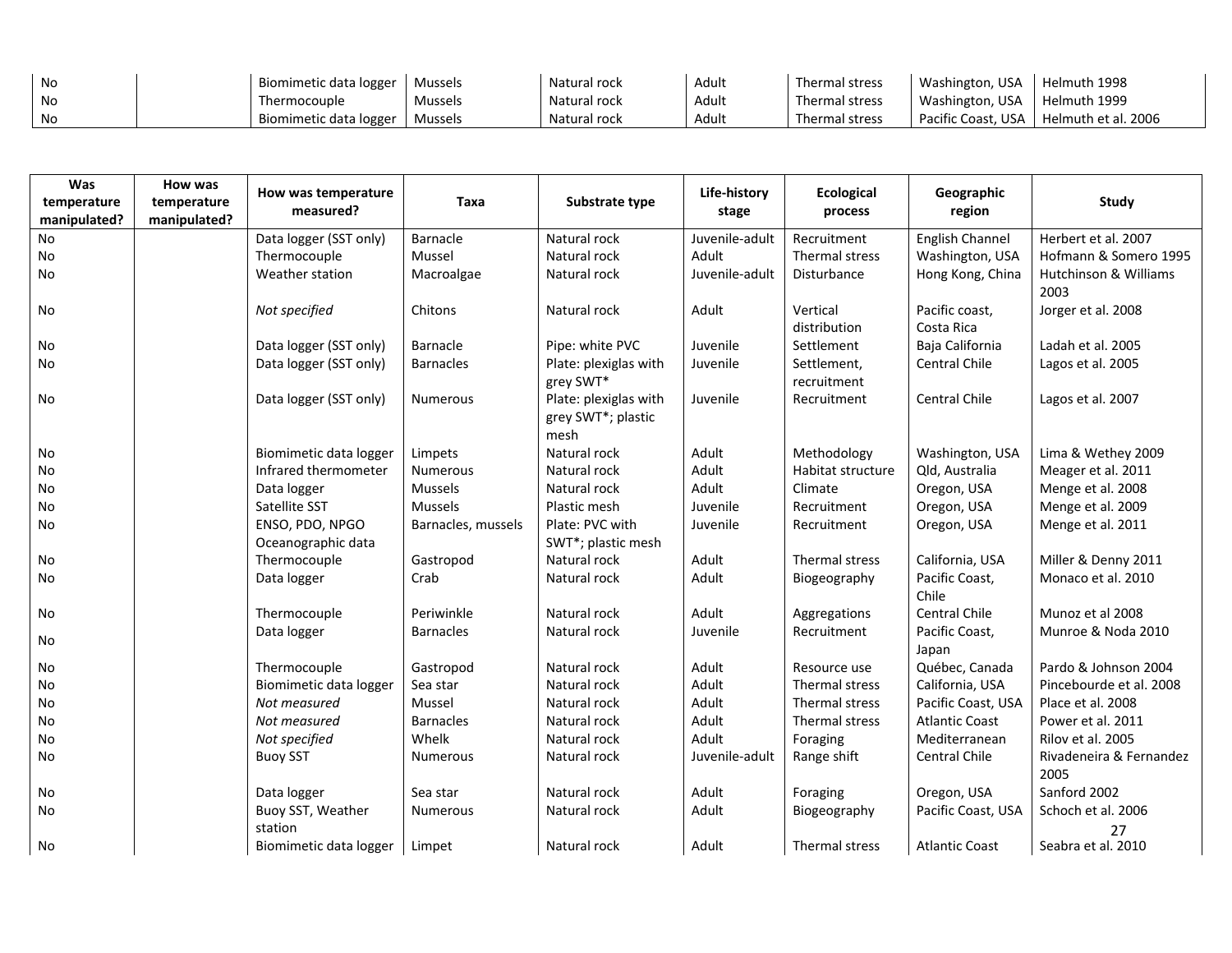| No | Biomimetic data logger | Sea star        | Natural rock          | Adult          | Thermal stress | British Columbia.    | Szathmary et al 2009   |
|----|------------------------|-----------------|-----------------------|----------------|----------------|----------------------|------------------------|
|    |                        |                 |                       |                |                | Canada               |                        |
| No | Data logger (SST only) | Barnacles       | Plate: plexiglas with | Juvenile       | Settlement     | <b>Central Chile</b> | Tapia & Navarrete 2010 |
|    |                        |                 | SWT*                  |                |                |                      |                        |
| No | Satellite SST          | <b>Numerous</b> | Natural rock          | Juvenile-adult | Range shift    | Portugal-France      | Wethey et al. 2011     |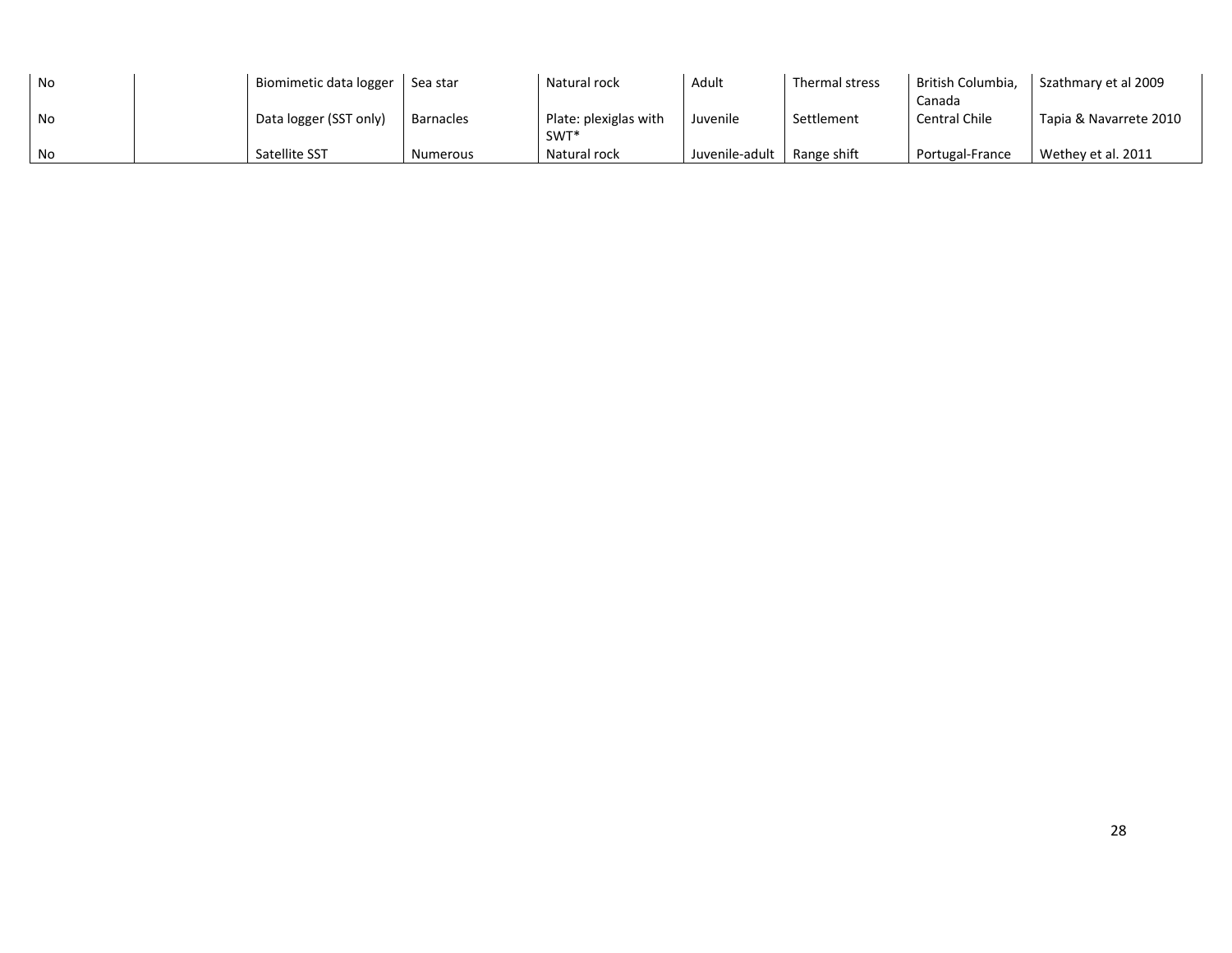



 Figure 1. Photographs and infrared images of (a) black, (b) grey, and (c) white settlement plates and (d) natural rock. Infrared images were taken between 11:00am and 12:00pm (low tide: 11:45am) on

- 8 16 March 2011 when ambient air temperatures were on average 31.7°C.<br>9
-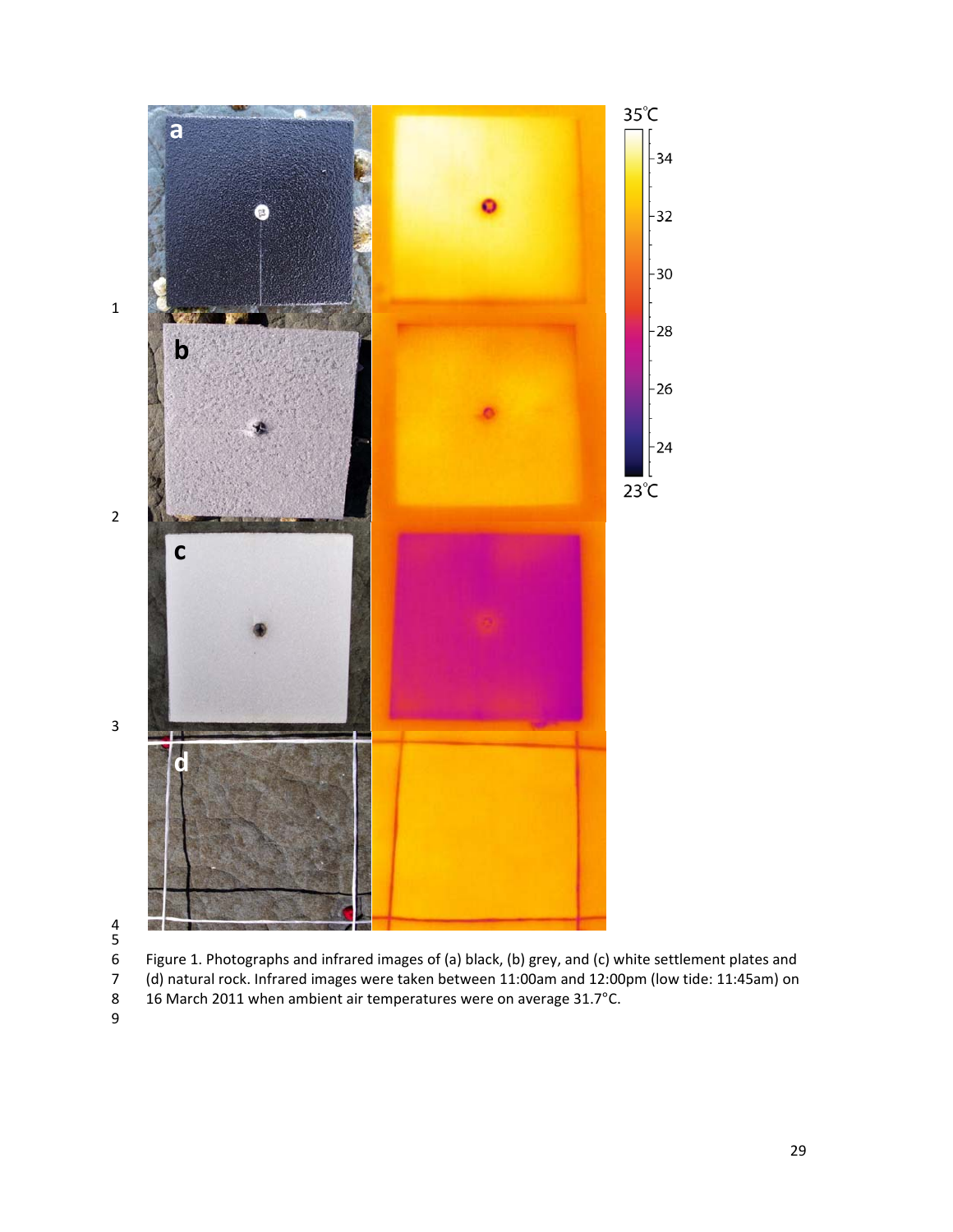

11

12 Figure 2. (a) Mean (±SE) temperature of black, grey and white settlement plates and natural rock 13 measured from infrared images taken at low tide between 8 March and 20 April 2011. Horizontal 14 lines indicate the mean air temperatures recorded by *in situ* data loggers during the time of 15 sampling. Timing of low tide for each sampling date is indicated at the top of each column. Sampling 16 dates marked with an asterisk indicate dates with significant differences among treatments; (b) IR 17 image of plates in the field on 16 March 2011.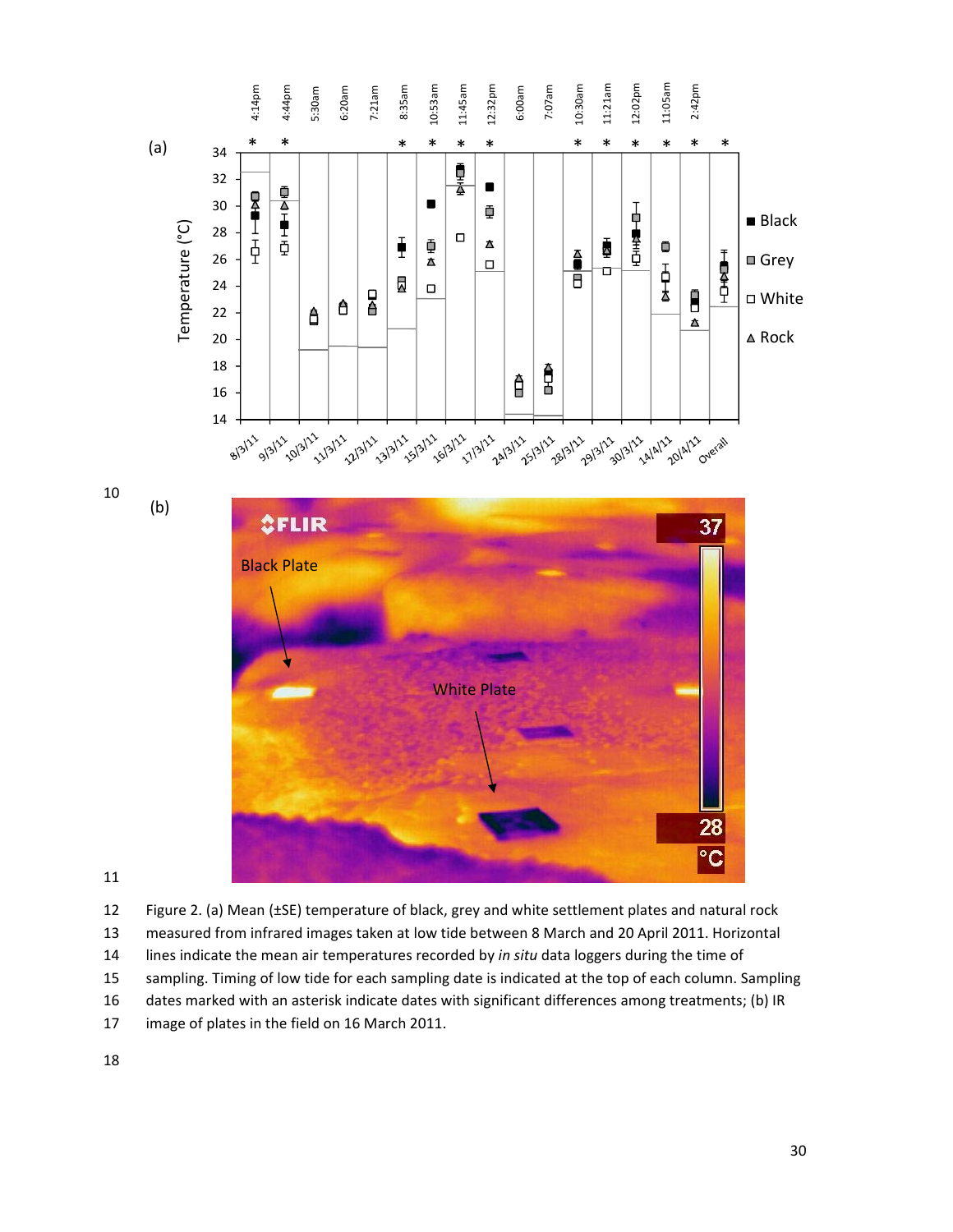



20

21